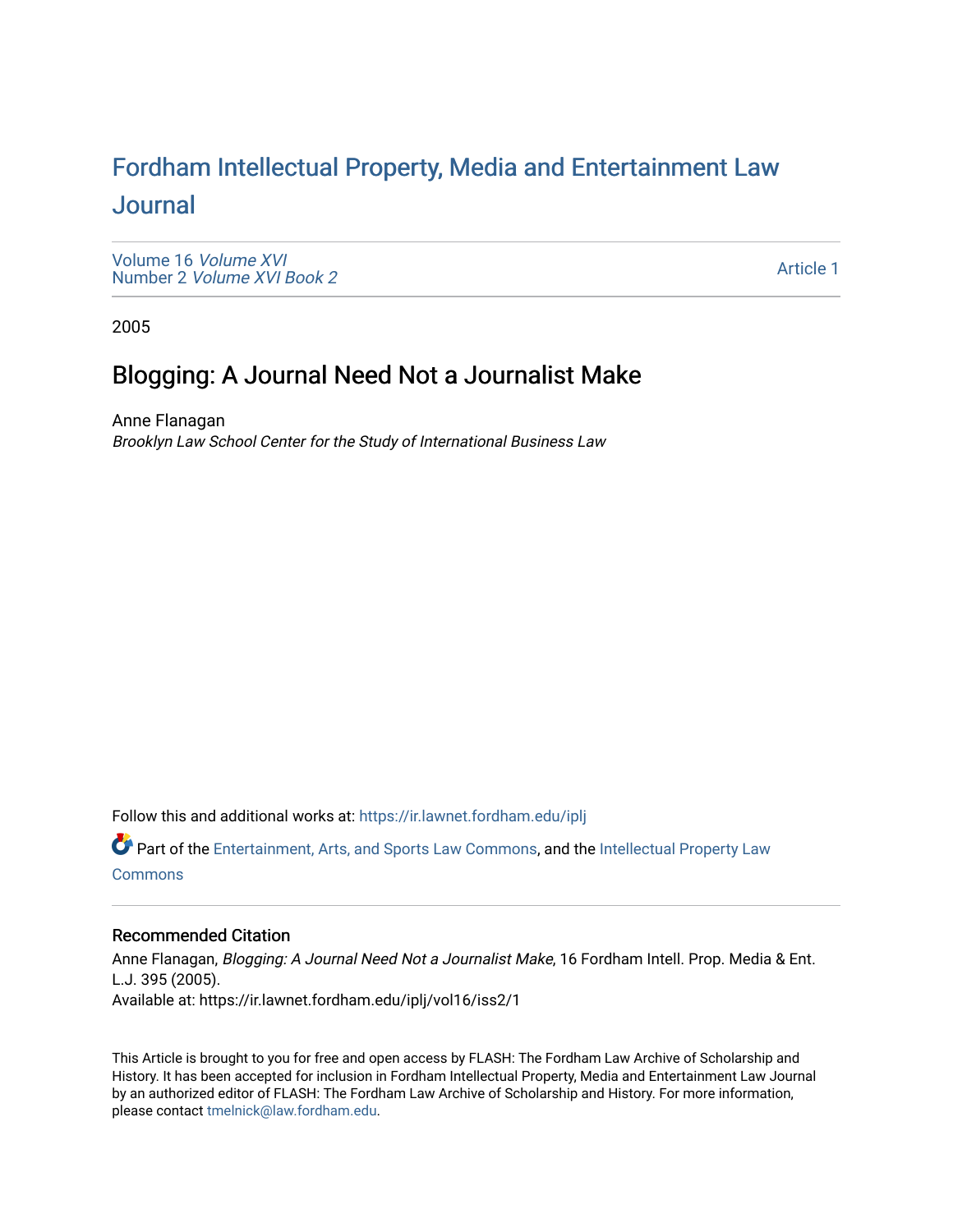## Blogging: A Journal Need Not a Journalist Make

### Cover Page Footnote

Brooklyn Law School, Margaret Berger, Eric Easton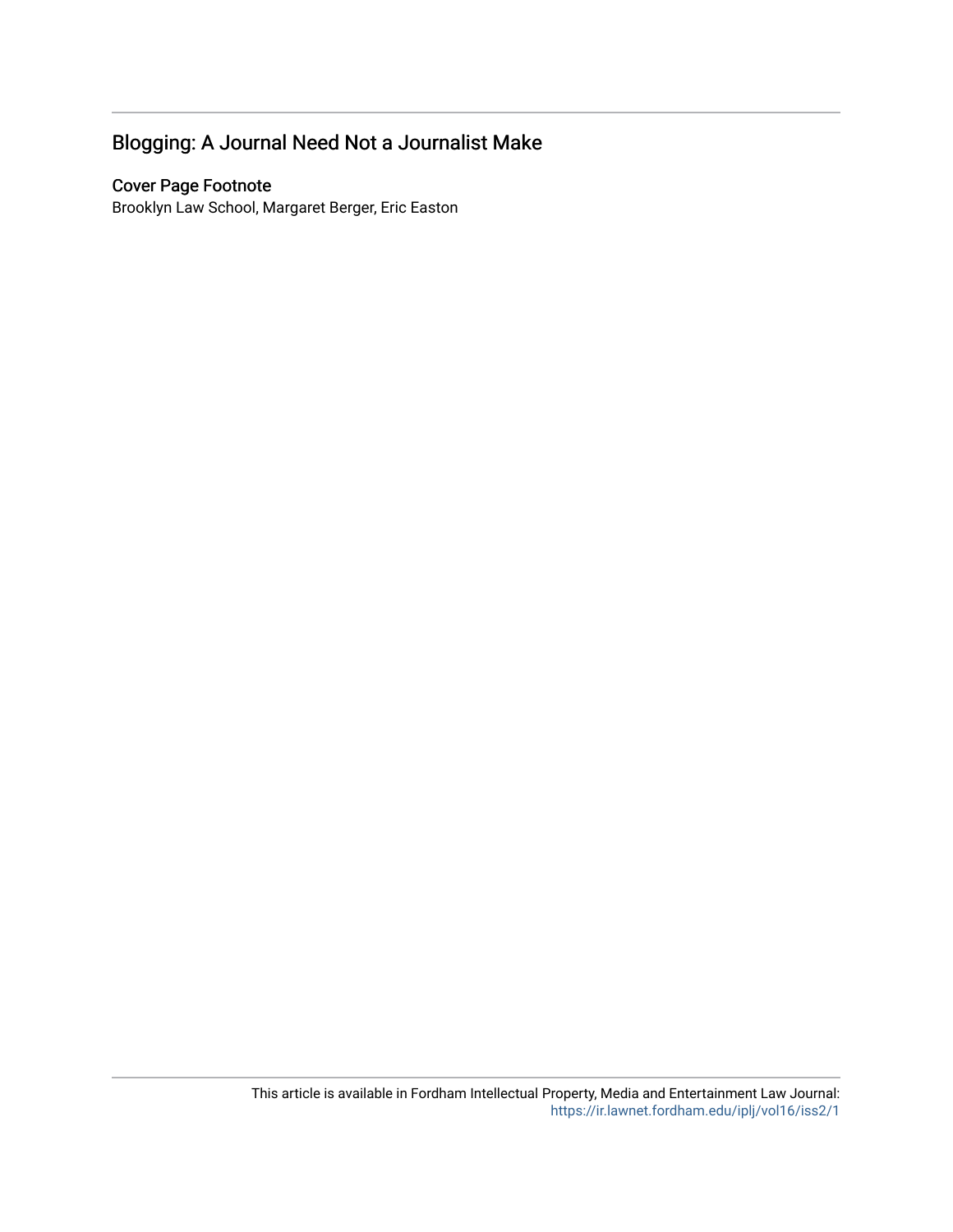## ARTICLES

# Blogging: A Journal Need Not a Journalist Make

#### Anne Flanagan\*

#### **INTRODUCTION**

This article explores the status of "blogs" and "bloggers" as journalists in the context of journalistic privilege and other exceptions to legal obligations under U.S. and U.K. laws designed to accommodate freedom of expression. Before that, however, it looks briefly at this fairly recent phenomenon that has emerged in the still somewhat freewheeling culture of the Internet. This discussion is intended to show that the great number, variety and often participatory, unedited and sometimes ill-considered content of blogs challenges traditional notions of journalism. Despite its foibles, this new medium of expression has growing import and possible significance for the future of how news and ideas are disseminated. As this may blur the lines between traditional journalists and bloggers, this article considers what meaningful criteria can be used to ensure that the legal protections accorded to journalists so that the public can receive news and ideas are properly inclusive of blogs and bloggers. It concludes that the customary adherence to a meaningful professional standard or code of conduct can demonstrate the use of a journalistic process to

<sup>\*</sup> Visiting Scholar, Brooklyn Law School Center for the Study of International Business Law and Lecturer of Communications Law, Centre for Commercial Law Studies, Queen Mary, University of London. My thanks to Brooklyn Law School for its gracious welcome. My particular thanks to Margaret Berger and Eric Easton for their helpful comments.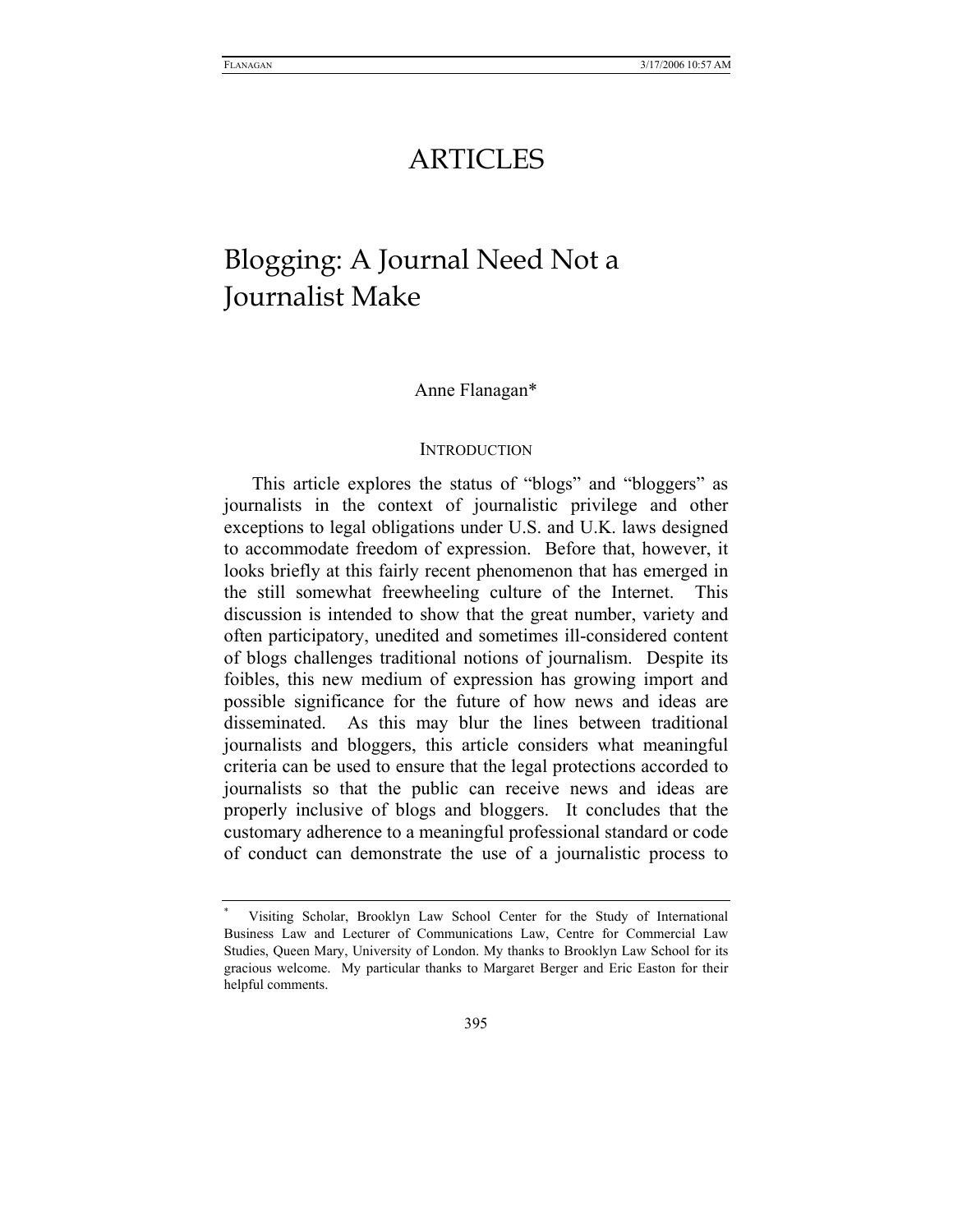gather, verify and publish information, one criteria that has been suggested as the dividing line.

### I. BLOGS AND BLOGGERS

Blogging is the act of writing or maintaining a "blog."<sup>1</sup> A web log or simply a blog, a portmanteau of 'web' and 'log,' is a website containing, at a minimum, posted entries often around a particular area of interest and that are typically time-stamped by blogging software.<sup>2</sup> These posts are often, but not necessarily, in reverse chronological order, so that one would have to trace the thread of that topic back to the first posting. Such a website would usually be accessible to any Internet user.<sup>3</sup> As noted, there are blogs of many kinds and addressing many topics. One blog directory lists 'politics,' 'music,' 'life,' 'art,' 'culture,' 'news,' 'technology,' 'personal,' 'humor,' 'photography,' 'love,' 'sex,' 'movies' and 'writing' among the keywords that categorize its posted blog links.<sup>4</sup> There are even blogs on blogs,<sup>5</sup> which might be called 'metablogs' in techie parlance.

The growth of blog numbers is unquestionable. One American research project has categorized blogs as a "key part of online culture," noting that in 2004, some eight million Americans had created blogs.<sup>6</sup> While the same report notes, however, that 62% of Americans were completely unfamiliar with blogs, a 58% increase in blog readership in the U.S. since 2004, indicates that more and more Americans are becoming familiar with this technology.7 Nor

<sup>1</sup> However, a blog without original content that merely maintains links to others is referred to as a 'splog', a combination of 'spam' and 'blog'. Wikipedia, 'List of blogging terms', http://en.wikipedia.org/wiki/List\_of\_blogging\_terms (last visited February 1, 2006).

<sup>2</sup> Wikipedia, 'Weblog', http://en.wikipedia.org/wiki/Weblog (emphasis in original) (last visited Apr. 29, 2005).

<sup>3</sup>  *Id.*

<sup>4</sup> *See* Blogwise, 'Blogs by Keyword', http://www.blogwise.com (last visited February 1, 2006).

<sup>5</sup>

<sup>&</sup>lt;sup>5</sup> *Id.*<br><sup>6</sup> Data Memo from PIP Director Lee Rainie, Pew Internet & American Life Project, The State of Blogging (Jan. 2, 2005), *available at* http://www.pewinternet.org/ pdfs/PIP\_blogging\_data.pdf. 7

*Id*.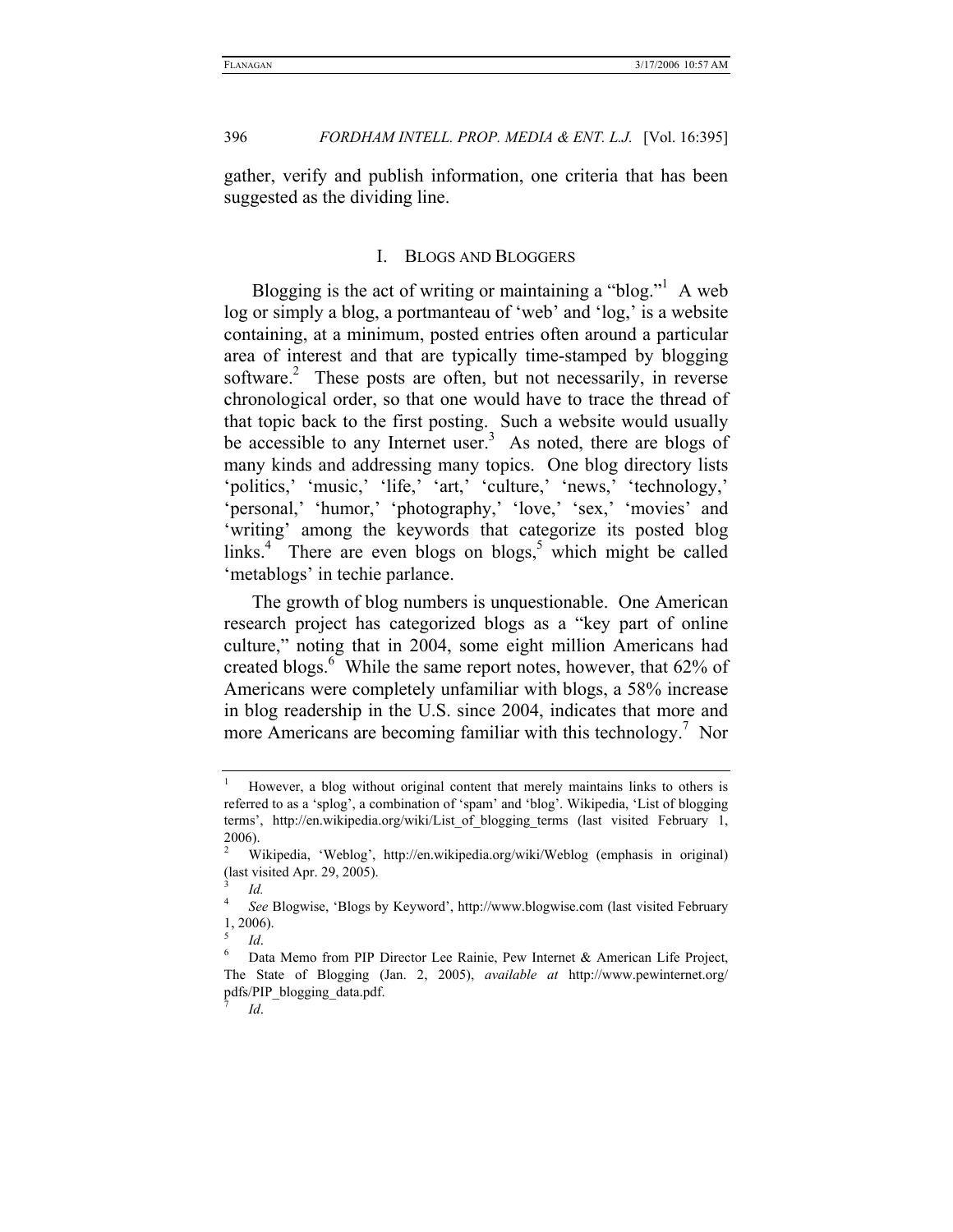are blogs merely a domestic trend. There are estimated to be over 13 million blogs in China.<sup>8</sup> Indeed, their entrenchment in the Internet culture is further marked by the fact a blogger's lexicon has developed.<sup>9</sup>

Blogs are a potentially unlimited publication format. They are often characterized by casualness and unedited dialog akin to chatting with those familiar to you.<sup>10</sup> It is not surprising, therefore, that some bloggers have run afoul of legal rules and corporate cultures. For example, one online report ascribes the firings of several employees of United States companies to the content of their blogs.<sup>11</sup> Purportedly, one was fired after publishing a "suggestive" photo of herself in her Delta Airline attendant's uniform;<sup>12</sup> another after gossiping about the behavior at her company's Christmas party.13 Even cutting-edge companies seem no more progressive in their attitudes to the unedited nature of these new fora. Reportedly, Google terminated an employee for ruminating online about its finances $14$  and a Microsoft employee lost his job after publishing on his website a photo of Apple computers on a Microsoft loading dock, seemingly a security violation.<sup>15</sup> These and other reports<sup>16</sup> make clear only that some companies have little sense of humor when it comes to blog postings and their corporate image. The risk to some bloggers does not seem to have seriously deterred their use by others, however.

<sup>8</sup> *See* Howard W. French, *Letter from China: Despite Web Crackdown*, *Prevailing Winds Are Free*, NY Times, Feb. 9, 2006 at A4.<br><sup>9</sup> Wikipedia, 'List of blogging

terms', http://en.wikipedia.org/wiki/ List\_of\_blogging\_terms (last visited February 1, 2006). 10 *See* Steve Outing, *The 11 Layers of Citizen Journalism*, POYNTERONLINE, June 15,

<sup>2005,</sup> http://www.poynter.org/content/content\_view.asp?id=83126 (noting that "[w]hat people write goes on [the unedited news blogs]: blemishes, misspellings and all"). 11 *See* Anick Jesdanun, *Blog-Related Firings Focus on Policy*, WASH. POST, Mar. 6,

<sup>2005,</sup> at B12.

 $\frac{12}{13}$  *Id.* 

<sup>13</sup> *See id.*

 $\frac{14}{15}$  *Id.* 

<sup>15</sup> *Id*. 16 *See*, *e.g.*, Jeremy Blachman, *Job Posting*, N.Y. TIMES, Aug. 8, 2005, at A19, *available at* http://www.nytimes.com/2005/08/31/opinion/31blachman.html?th&emc=th.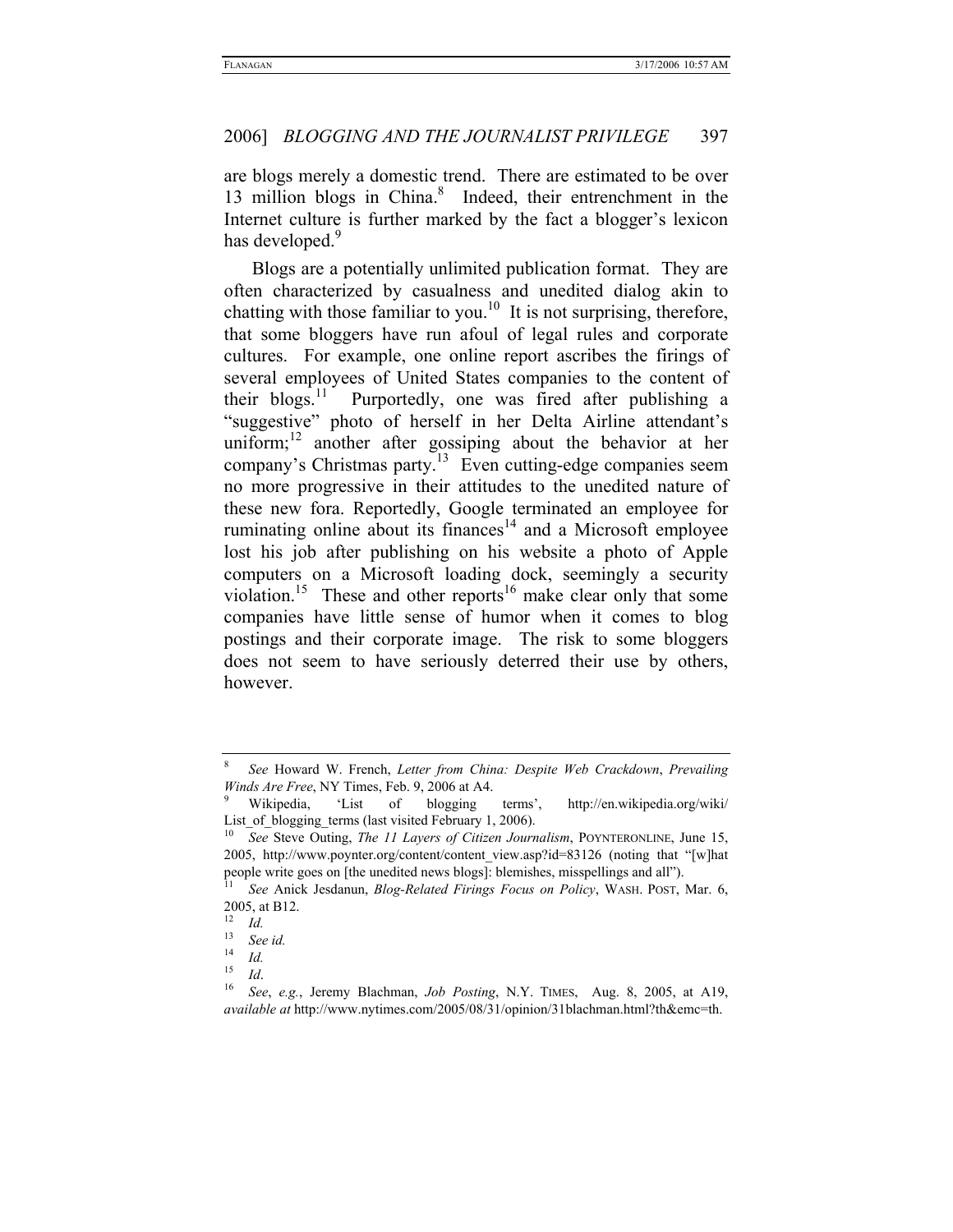Many blogs are still perceived as, and are in fact, mere personal diaries or observations, or, indeed, even ideological rants. Others, however, have edged notably toward the boundaries of traditional media or served its function as sources of information. For example, blogs have provided valuable checks on mainstream press,<sup>17</sup> comprised alternatives to government-restricted media outlets<sup>18</sup> or have gained mainstream institutional recognition.<sup>19</sup> Illustrative here are the issuance of White House press credentials to a blogger, $20$  the recent citation by the United States Supreme Court to a law blog (or 'blawg')<sup>21</sup> and the numerous notations of the growing role of 'citizen journalists' as news sources (such as the posting of photos and news reports by soldiers fighting in Iraq).<sup>22</sup> In fact, traditional media outlets now have their own blogs. This institutional lowering of barriers to this medium may be a natural consequence of its growth and use by many. This is despite the cultural rejection by those who consider their very distinction from the mainstream to be the hallmark of a blogger. The drift by numerous blogs toward traditional media has led to efforts to define blogging's standards, including ethical and other

<sup>17</sup> Wikipedia, 'Weblog', http://en.wikipedia.org/wiki/Weblog (last visited Apr. 29, 2005) (noting that within 72 hours of the *60 Minutes II* report that caused Dan Rather to resign from CBS News, conservative bloggers had built a case that documents shown during the report were likely forgeries).

<sup>18</sup> *See* Howard W. French, *Letter from China: Despite Web Crackdown*, *Prevailing Winds Are Free*, NY Times, Feb. 9, 2006 at A4.<br><sup>19</sup> *Id.*<br><sup>20</sup> See Katherine Seelve, *White House Annual* 

<sup>20</sup> *See* Katherine Seelye, *White House Approves Press Pass for Blogger*, NY TIMES, Mar. 7, 2005, at C5 (noting the credentialing of FishbowlDC published by Mediabistro.com).

See United States. v. Booker, 125 S. Ct. 738, 775 n.4 (2005) (Stevens, J. dissent) (citing unpublished memoradum by Christopher A Wray, Assistant Attorney General, U.S. Department of Justice, Guidance Regarding The Application Of Blakely v. Washington, 2004 WL 1402697 (June 24, 2004) To All Pending Cases, *available at* Sentencing Law and Policy: A Member of the Law Professor Blogs Network, http://sentencing.typepad.com/sentencing\_law\_and\_policy/files/chris\_wray\_doj\_memo.p df).

<sup>22</sup> *See*, *e.g*., S. Outing, *The 11 Layers of the Citizen Journalist*, Poynter Online, June 15, 2005, *available at* http://www.poynter.org/content/content\_view.asp?id=83126; S. Rubel, *Citizen Journalist Chronicles SF Explosion*, Micro Persuasion, Aug. 19, 2005, available at http://www.micropersuasion.com/2005/08/citizen\_journal.html. *See also* Wikipedia, 'Weblog', http://en.wikipedia.org/wiki/Weblog (last visited Apr. 29, 2005).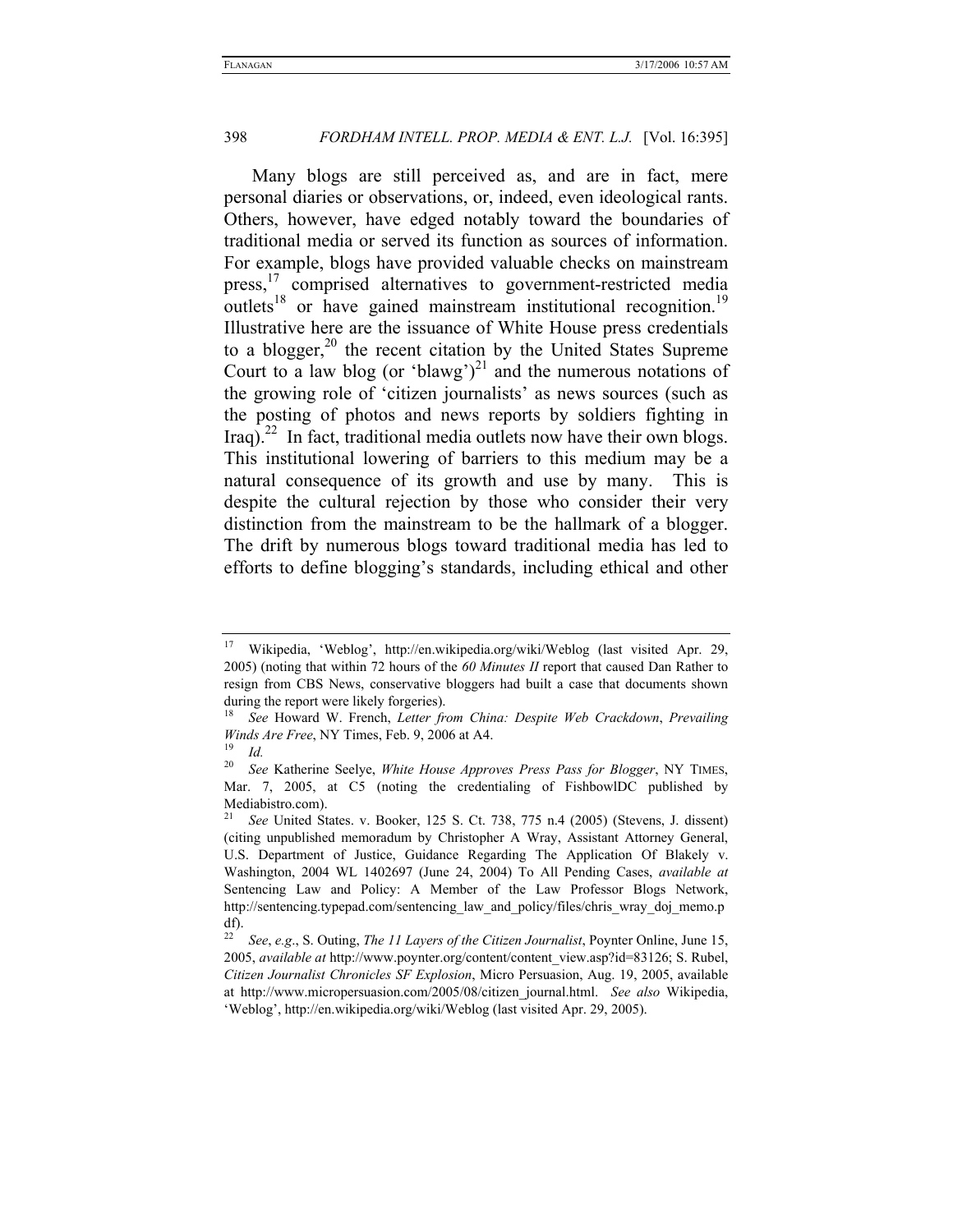boundaries as this Internet medium of expression evolves and matures.<sup>23</sup>

#### II. THE BLOGGER AS JOURNALIST?

One evolutionary boundary poses a potentially difficult question: is a blogger a journalist under the law? This is not a theoretical issue. It is one that has recently been considered in several contexts in the United States and that could present a quandary for Congress in the near future. The first of these was the consideration by the Federal Election Commission in its rulemaking process of whether blogs are entitled to the "media exemption" from corporate spending limits under the federal campaign finance laws.<sup>24</sup> The issue similarly arose with assertion of the journalistic privilege by several blog authors in opposition to a subpoena by Apple Corporation in California to compel an Internet service provider (ISP) to disclose the sources of leaked information regarding unreleased Apple products.<sup>25</sup> This is a scenario that may test traditional "freedom of the press" rights<sup>26</sup> and the scope of journalist privileges under the First Amendment. It would also test state-based "shield" laws, which were enacted in response to a perceived lack of protection for journalist information sources under the Constitution.<sup>27</sup> The underlying question of the qualification of a journalist under the law in this era

<sup>23</sup> *See*, *e.g*., Blogger's Code of Ethics, Cyberjournalist.net, *available at*  http://www.pcij.org/blog/?page\_id=3 (noting that it is based on the Society of Professional Journalists Code of Ethics) (last visited Aug. 30, 2005). The code, however, does not reference the use of confidential sources or the ethical obligation to keep any promise made to confidential sources. *See id.*

<sup>24</sup> *See infra* Part II A. 25 *See infra* Part II. B. 26 *See* Clay Calvert & Robert D. Richards, *Defending the First in the Ninth*: *Judge Alex Kozinski and the Freedoms of Speech and Press*, 23 LOY. L.A. ENT. L. REV. 257, 273 (2004). In considering issues surrounding the scope of press freedoms raised by one technology, the Internet, it is interesting to note the historical fact that the expression 'freedom of the press' arises from another technology, the printing press which involved the 'pressing' ink on paper via a manual process and which is suggested to have taken its name from yet another technology, a wine 'press' which it resembled. This technology has long been obsolete despite the residual use of the word. 27 *See* BLACK'S LAW DICTIONARY 1410 (8th ed. 2004).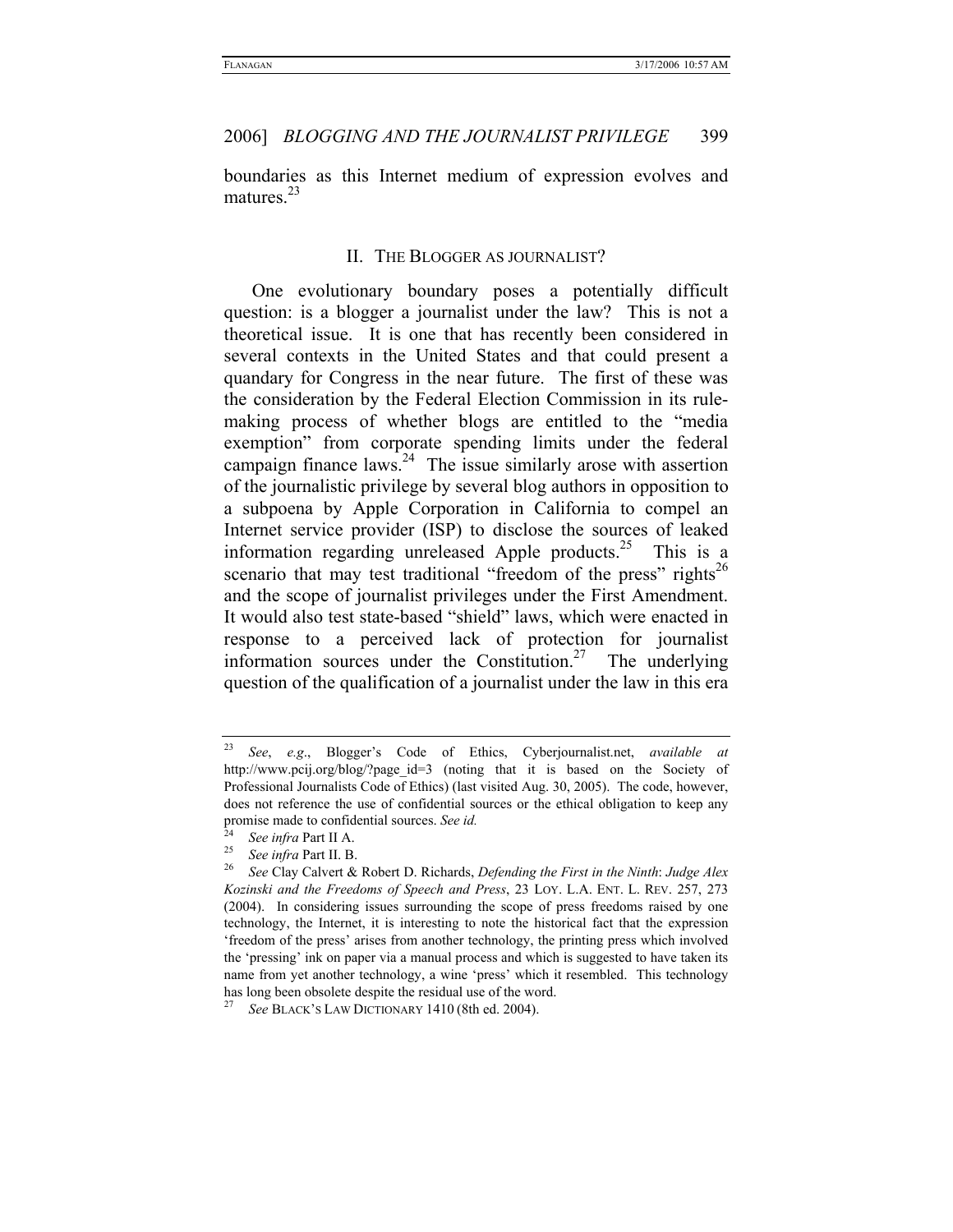of ubiquitous online publication also has context under the United Kingdom laws that accord special privileges to protect freedom of expression.<sup>28</sup> The following first explores the issues under the Federal Election laws and the journalistic privileges under the First Amendment and state "shield" laws. It then addresses how the question of whether bloggers are journalists might be answered. It does this in the context of the journalistic exception from numerous obligations placed on controllers of personal data under the United Kingdom's Data Protection Act  $1998^{29}$  and the qualified privilege against defamation.<sup>30</sup>

#### *A. The Election Law Media Exemption and Bloggers*

The consideration by the Federal Election Commission (FEC) in its rule-making process of whether blogs are entitled to the "media exemption" from corporate spending limits under the federal campaign finance laws arises from *Shays v. FEC.*31 In this case, the United States District Court for the District of Columbia ordered the FEC to revise its rules issued in implementing the McCain-Feingold campaign finance reforms.32 The *Shays* court held, among other things, that the term "public communication" should include some communications over the Internet which the FEC rules had impermissibly fully exempted.<sup>33</sup> Federal campaign finance laws define "public communication" to be "a communication by means of any broadcast, cable, or satellite communication, newspaper, magazine, outdoor advertising facility, mass mailing, or telephone bank to the general public, or any other form of general public political advertising."<sup>34</sup> Even though "Internet communications" is not specifically listed, the court

<sup>28</sup> *See generally* Data Protection Act, 1998, ch. 29, § 1 (Eng.) (regulating the processing of information relating to individuals, including the obtaining, holding, use or disclosure of such information).

<sup>&</sup>lt;sup>29</sup> Data Protection Act, 1998, ch. 29 (Eng.).<br><sup>30</sup> See infig Port IV P.

<sup>30</sup> *See infra* Part IV B. 31 337 F. Supp. 2d 28 (D.D.C. 2004), *aff'd*, No. 04–5352, 2005 WL 1653053 (D.C. Cir. July 15, 2005).

<sup>32</sup> *Id.* at 65, 67–71 33 *Id.*

<sup>34</sup> *Id.* at 65.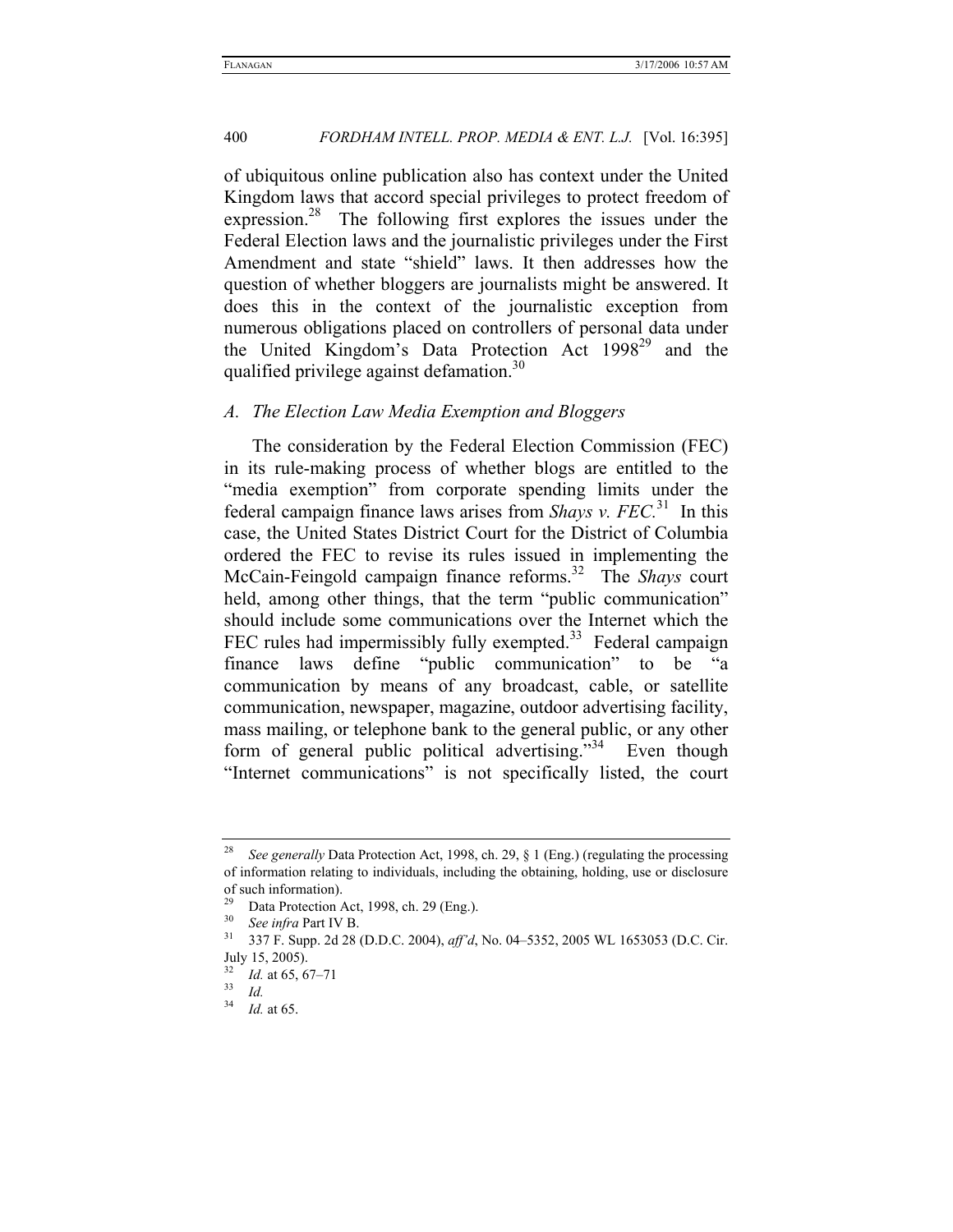found that some Internet communications clearly fall within the category of "general public political advertising."<sup>35</sup>

This definition of "public communication" is important. It triggers certain funding limits and funding-source disclosure obligations called 'disclaimers.' Political parties and committees are restricted to the expenditure of delimited federal campaign funds on public communications that promote, attack, support or oppose (PASOs) any candidate for federal office.<sup>36</sup> The laws also limit contributions that corporations and labor unions can spend on certain activities in connection with federal elections, including PASOs, unless done through separately financed political action committees ("PACs").<sup>37</sup> PACs are also regulated by reporting and other requirements.<sup>38</sup> Following *Shays*, various Internet Following *Shays*, various Internet communications will as well be subject to the funding limitations under revised rules that must be issued by the FEC.

The corporate funding limitations for public communications do not, however, apply to media corporations<sup>39</sup> such as Fox, the New York Times or the Washington Post. This is pursuant to a "media exemption" provided for under the laws regarding "contributions" which states that

[a]ny cost incurred in covering or carrying a news story, commentary, or editorial by any broadcasting station (including a cable television operator, programmer or producer), newspaper, magazine, or other periodical publication is not a contribution unless the facility is owned or controlled by any political party, political committee, or candidate  $10^{40}$ 

This means that media corporations can endorse or support a candidate as and to the extent they choose.<sup>41</sup>

<sup>35</sup> *Id.* at 67–69. 36 *See* 2 U.S.C. § 431(20)(A)(iii) (Supp. 2002); 11 C.F.R. §§ 100.24(b)(3), 300.13(a),  $300.32(a)(1)–(2)$ ;  $300.36(a)(1)$  (2005).

<sup>&</sup>lt;sup>37</sup> McConnell v. FEC, 540 U.S. 93, 118 (2003).

 $\frac{38}{32}$  2 U.S.C. § 434 (2000 & Supp. 2002).

 $\frac{39}{40}$  11 C.F.R. § 100.73 (2005).

 $\frac{40}{41}$  *Id.* 

See id.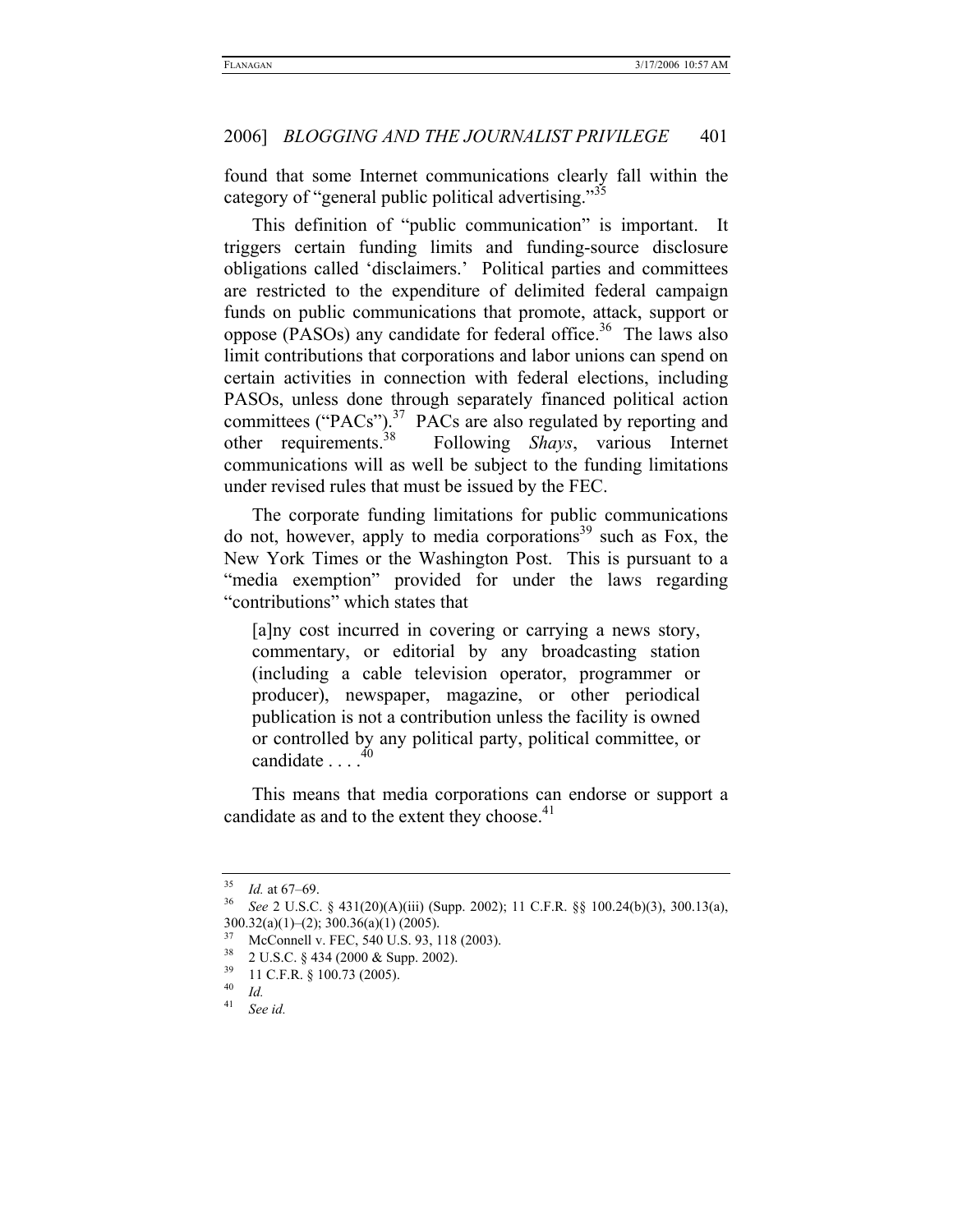In attempting to comply with *Shays*, the FEC has proposed that only paid political Internet advertisements placed on another's website be categorized as a communication that can trigger "the contribution regulation." $42$  If this proposal is followed, most Internet communications would continue to be excluded from the definition of "public communications" for purposes of the contribution limits. $43$  In addition, the proposed rules would not implement a payment disclaimer requirement for bloggers, which would otherwise require bloggers to disclose the source that paid for their comments including political party or committee sources.<sup>44</sup> However, the FEC does question  $(1)$  whether a blogger should be required to disclose payments if they expressly advocated "the election or defeat of a clearly identified candidate;" and (2) whether "payment by a political committee to a blogger for promotional content on [a] blog constitute(s) 'general political advertising."<sup>15</sup>

The FEC's proposal would extend the "media exemption" to encompass Internet media by clarifying that the list of media includes "other periodical publications" whether they appear in print or on the Internet.<sup>46</sup> This extension hardly seems necessary given the extent of the continuing carve-outs for Internet communications. The extended media list would encompass institutional media websites, even those with no offline presence.

The FEC sought comments as to whether bloggers could fall within periodical publications and whether a blogger's activity should be considered commentary or editorializing or news story activity.47 There is a concern that bloggers' participation in the political process will be unduly restrained by unnecessary regulation.<sup>48</sup> However, there is also a concern that unlimited

<sup>42</sup> Internet Communic'ns, 70 Fed. Reg. 16,967, 16,970–71 (Apr. 4, 2005) (to be codified at 11 C.F.R. pts. 100, 110 and 114).

<sup>43</sup> *See generally id.*

<sup>44</sup> *Id*. at 16972–73. 45 *Id.*

<sup>46</sup> *Id.* at 16974–75.<br><sup>47</sup> *Id.* at 16975.<br><sup>48</sup> See Letter of Deirdre K. Mulligan, Director, Samuelson Law, Technology & Public Policy Clinic, School of Law, University of California at Berkeley, Geoffrey Cowan, Dean, Annenberg School for Communication, University of Southern California, and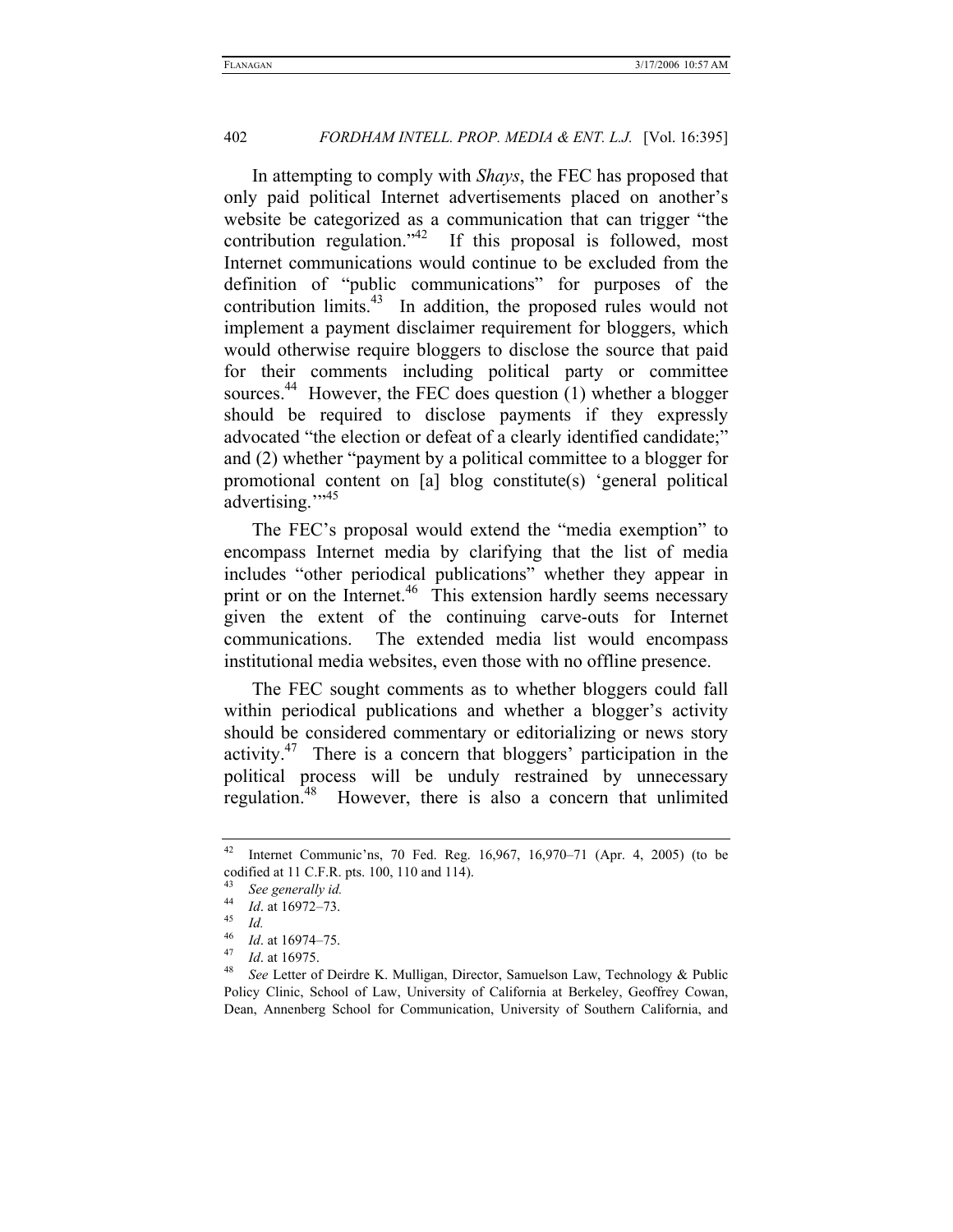carve-outs for blogs could erode the constraints intended by the recently-reformed campaign finance laws by permitting corporations and unions to give candidates unlimited contributions via the use of blogs.<sup>49</sup> Final rules have yet to be promulgated. With its petition for a hearing by the full D.C. Circuit<sup>50</sup> now denied, the FEC indicates that it now intends to proceed aggressively with the rule making. It expects the final rules to be promulgated by the end of February  $2006$ .<sup>51</sup> Thus, the limitations, if any, imposed on blogs qualifying as "media" under the federal election laws remain to be seen. Such limitations, however, are unlikely to be stringent, given the FEC's expressed concern that "commentary," within the defined functions of exempt "media," is intended to include third-party access to media outlets. $52$ 

#### *B. Bloggers and Journalistic Privilege*

The second development raising the issue of the legal status of bloggers as journalists emerges in the very complex, fractured and confusing world of United States law governing journalistic privilege. Yet, its importance has been noted as threatening to the very existence of the privilege. This is because if anyone can create a blog and claim that his postings, no matter what their import, purpose, or content, amount to journalism, can any assert a privilege over others?<sup>53</sup> A little background might prove helpful to

Matthew Grossmann, Ph.D. Candidate, Department of Political Science, University of California at Berkeley, to Brad C, Deutsch, Assistant General Counsel, Federal Election Commission (June 1, 2005) (enclosing Report of the Bipartisan California Commission on Internet Political Practices), *available at* http://www.fec.gov/pdf/ nprm/internet\_comm/comm\_14.pdf. *See also* Allison R. Hayward, "System Failure," *National Review Online*, http://www.nationalreview.com/comment Hayward2005 11040830.asp.

<sup>49</sup> *See* Amy Pike, *Internet Hearing*, 31(8) RECORD: FEDERAL ELECTION COMMISSION 2 (Aug. 2005), *available at* http://www.fec.gov/pdf/record/2005/Aug05.pdf#page=2. 50 *See* Petition for Rehearing En Banc by the Federal Election Commission, Shays v.

FEC, No. 04-5253 (D.C. Cir. Aug. 29, 2005), *available at* http://www.fec.gov/law/litigation/shays\_v\_fec\_petition\_rehearing\_en\_banc\_04\_5352.pdf 51 *See* FEC Court Case Abstracts, Shays v. FEC, Petition for Rehearing En Banc

Denied, available at http://www.fec.gov/law/litigation\_CCA\_S.shtml#shays\_02. 52 *See* Internet Communic'ns, 70 Fed. Reg. 16967, 16974-75 (Apr. 4, 2005) (to be codified at 11 C.F.R. pts. 100, 110 and 114).

<sup>53</sup> *See* Linda L. Berger, *Shielding the Unmedia: Using the Process of Journalism to Protect the Journalist's Privilege in an Infinite Universe of Publication*, 39 HOUSTON L.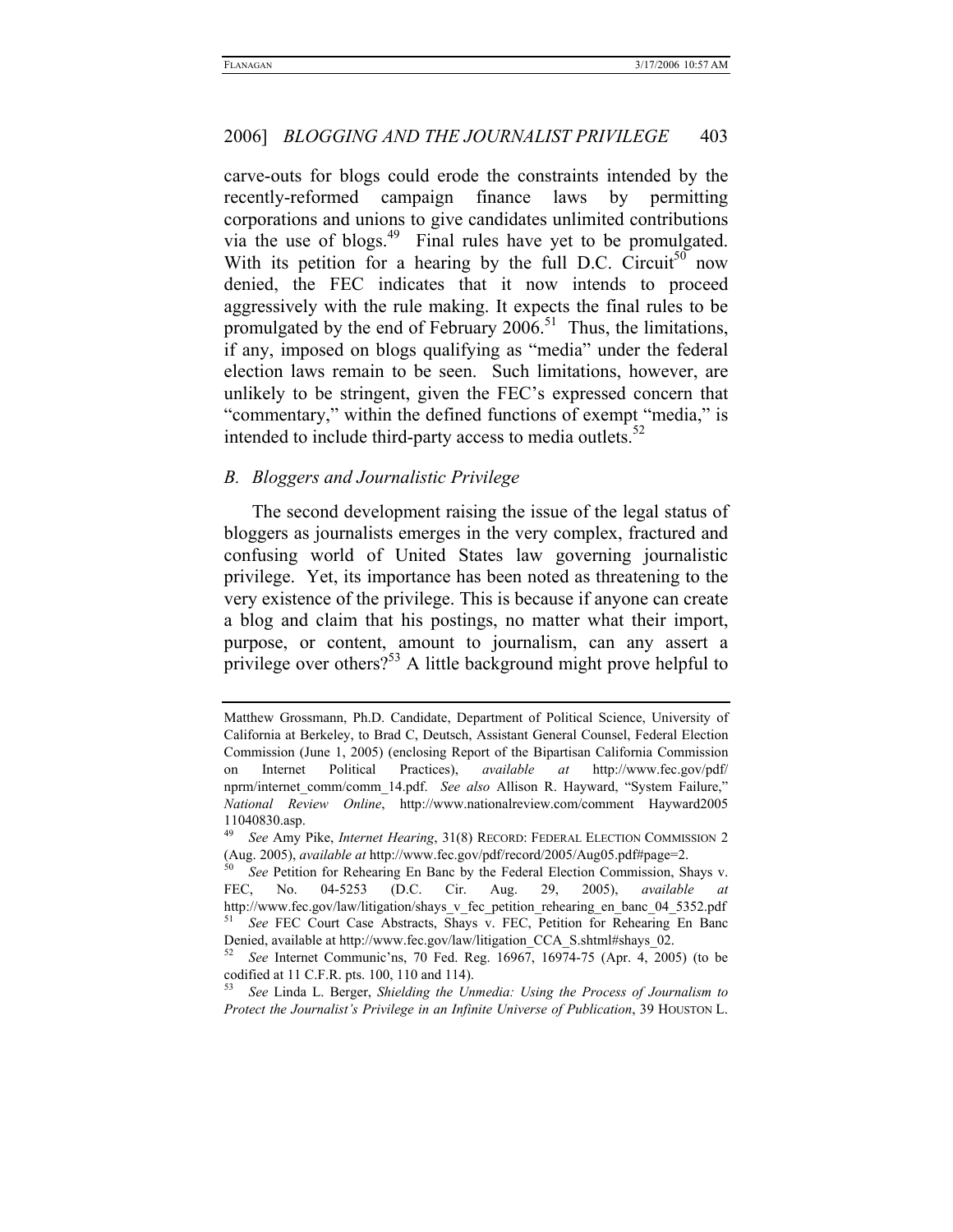understand the California shield laws and to show why the status of bloggers as journalists will not easily be definitively resolved.

Many legal scholars contend that the Supreme Court, in Branzburg v. Hayes,<sup>54</sup> recognized the existence of a limited privilege under the First Amendment allowing the press to refuse to disclose confidential source information, though such a privilege was not expressed in the terms of the First Amendment.<sup>55</sup> This contested view<sup>56</sup> points to a majority mustered from the four dissenting and one concurring justices that a qualified privilege exists. $57$ 

However, the decision itself concluded that journalist witnesses to a crime were not privileged from testifying before a grand jury despite any confidentiality agreement into which they might have entered.<sup>58</sup> Thus, the scope and application of journalistic privilege can vary according to its source. Where sought pursuant to the qualified privilege of the First Amendment, courts usually determine its application on a case-by-case basis balancing "vital societal and constitutional interests."<sup>59</sup> The scope of the privilege can vary due to the application of different balancing tests by different courts. The tests, however, usually at least require a showing that (1) the information is material and relevant to the claim; (2) the information is necessary to the maintenance of the claim; and (3) other potential sources for the information have

REV. 1371, 1406–16 (2002–2003) (urging that the methods in which professional journalists gather, verify and disseminate information should be the test of the qualification of a 'journalist' rather than any institutional or content analysis).<br>  $^{54}$  408 U.S. 665 (1972).<br>  $^{55}$  See a.g. Priof for the Penertors Committee for the Freedom of Press, et

<sup>55</sup> *See*, *e.g*., Brief for the Reporters Committee for the Freedom of Press, et. al as Amici Curiae Supporting Petitioners, O'Grady v. Superior Ct. of the State of Cal., County of Santa Clara, at 8 (Apr. 7, 2005) (No. H028579), *available at* http://www.eff.org/Censorship/Apple\_v\_Does/20050407\_apple\_brief.pdf [hereinafter Amici Curiae Brief].

<sup>56</sup> *See* Timothy B. Dyk, *Newsgathering*, *Press Access and the First Amendment*, 44 STAN. L. REV. 927, 929 (1992) (contending that this privilege has instead been afforded to parties by the lower courts despite the Supreme Court's reluctance to do so in its decision in *Branzburg v. Hayes*, 408 U.S. 665 (1972)). 57 *See*, *e.g*., Amici Curiae Brief, *supra* note 55, at 8. 58 *Branzburg*, 408 U.S. at 691 (noting expressly that the issue of confidential sources

was not before it).

Id. at 710 (Powell J. concurring).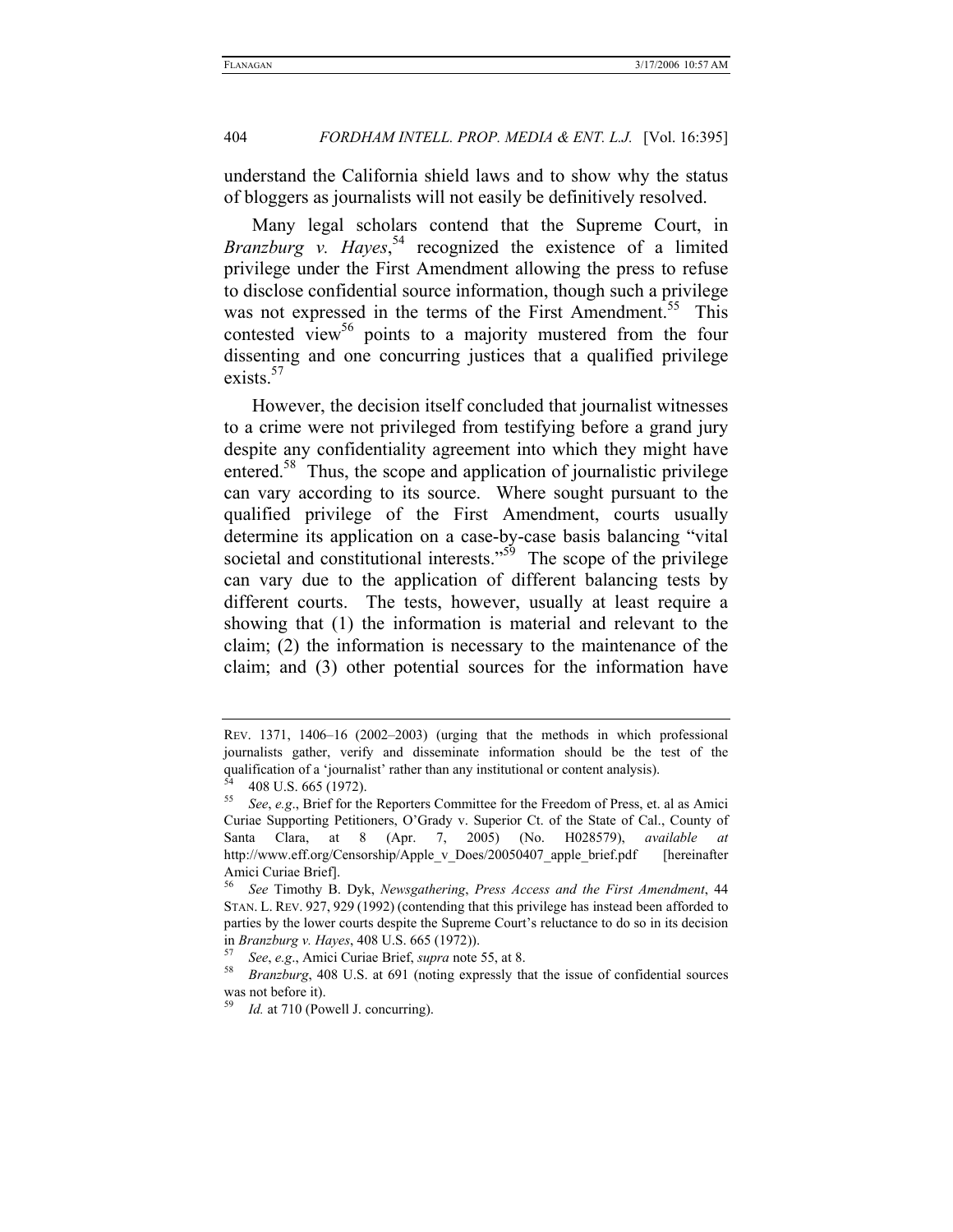been exhausted.<sup>60</sup> Some tests also consider whether the person is a journalist and a party to the action<sup>61</sup> and/or the nature of public interest protected in publishing the information.<sup>62</sup> The jurisdictional variation in the scope of the privilege is significant. Not only do the courts of the eleven federal circuits and a majority of state courts decide the nature and scope of the privilege in accordance with the First Amendment<sup> $63$ </sup> but also under individual state constitutions<sup>64</sup> or the common law<sup>65</sup> where applicable. Complexity is further compounded by the fact that thirty-one states have enacted "shield" laws protecting journalists, *inter alia*, from liability for civil and criminal contempt.<sup>66</sup> These laws give varying levels of protection.67 California, for example, has recognized a First Amendment qualified privilege<sup>68</sup> and a statutory protection for journalists, that is now also enshrined in its state constitution.<sup>69</sup> The variation in protection under case law and state statutes across jurisdictions ranges from mere protection against the disclosure of confidential sources to the protection of *all* unpublished materials—whether or not confidential.<sup>70</sup> There is no federal statutory privilege of non-disclosure<sup>71</sup> to enhance the limitations of the constitutional protection.<sup>72</sup> A federal statutory privilege has been urged in light of the jailing of a journalist from the New York Times in October 2004 in a politically charged case for her refusal

<sup>60</sup> James C. Goodale, et al., *Reporter's Privilege*, 580 PRAC. L. INST., PAT., COPYRIGHT, TRADEMARK, & LITERARY PROP. COURSE HANDBOOK SERIES 27, 58 (1999).<br>
<sup>61</sup> *Id.* at 70, 72.<br>
<sup>62</sup> *See*, *e.g.*, Zerilli v. Smith, 656 F.2d 705, 712 (D.C. Cir. 1981).<br>
<sup>63</sup> State v. Siel, 444 A.2d 499, 502 (N.H. 1982).<br>
<sup>64</sup>

<sup>&</sup>lt;sup>64</sup> *Id.* at 503.<br>
Senear v. Daily Journal-American, 641 P.2d 1180, 1182 (Wash. 1981).<br>
<sup>66</sup> Berger, *supra* note 53, at 1392.<br>
<sup>67</sup> But not necessarily more full protection. *See* O'Neill v. Oakgrove Constr. Inc., 71 N.Y.2d 521 (1988) (decision under New York State and U.S. Federal Constitutions for recognition of qualified privilege in journalist's photographs that did not fall within absolute privilege of confidential sources and information under New York's shield law,

N.Y. CIVIL RIGHTS LAW § 79-h (Supp. 2006).)<br>
<sup>68</sup> Mitchell v. Superior Court, 690 P.2d 625, 629–30 (Cal. 1984).<br>
<sup>69</sup> CAL. CONST. art. I, § 2(b).<br>
<sup>70</sup> Goodale, et al., *supra* note 60, at 46–47.<br>
<sup>71</sup> *See* 42 U.S.C. § 2 search and seizure of certain 'work product' and 'documentary materials' unless a listed exemption applies. This statute applies to persons. 72 *See* Berger, *supra* note 53, at 1384–86 nn. 57–70, and accompanying text.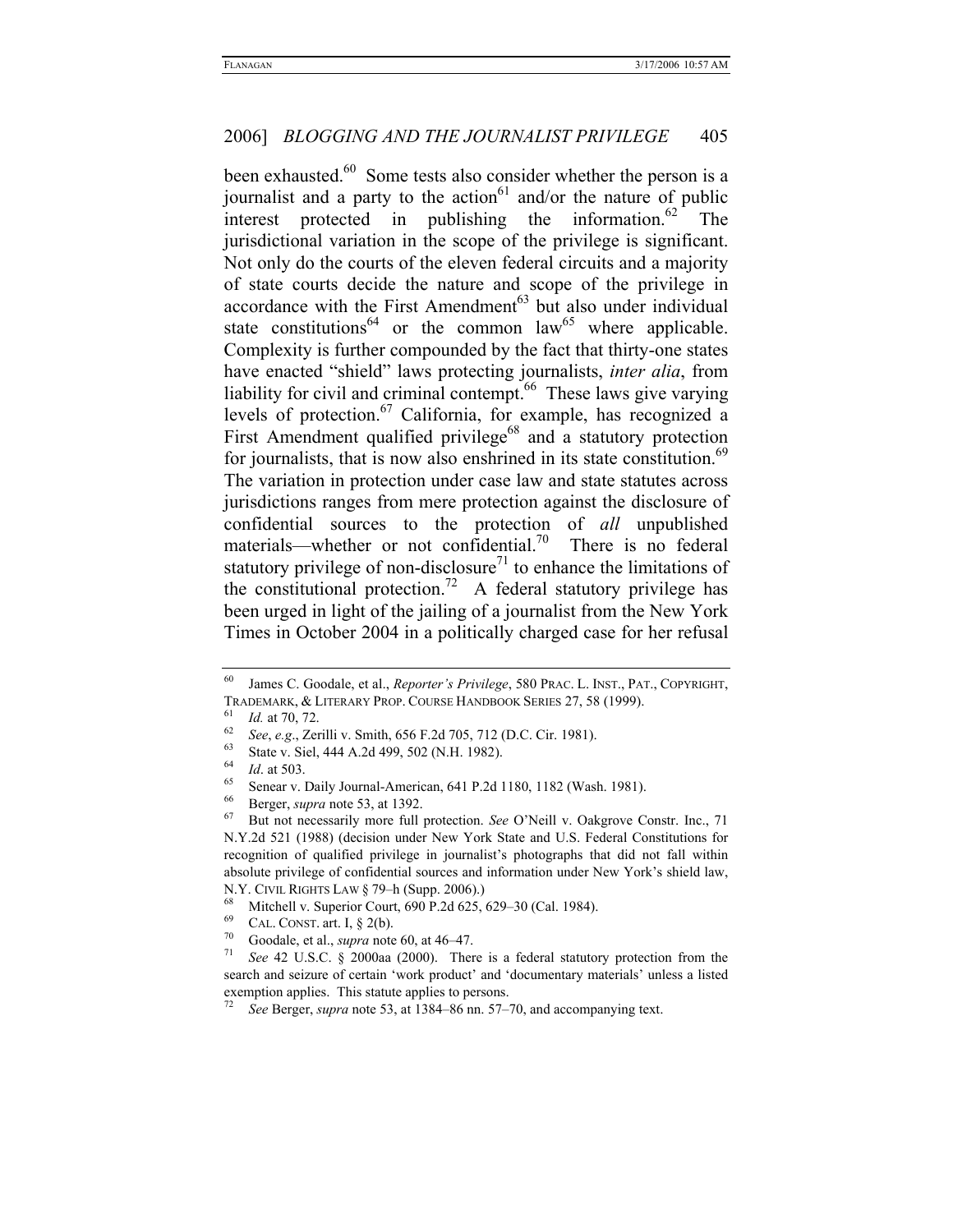to reveal a source of information about which she never wrote an article.<sup>73</sup> The effort behind a federal statutory provision for protection of journalists is not likely to succeed under the current administration and Congress. However, identical bills have been introduced in the House and Senate<sup>74</sup> and have been endorsed by parties with clout, including the American Bar Association. These bills, however, apply to a "covered person" defined as:

A) an entity that disseminates information by print, broadcast, cable, satellite, mechanical, photographic, electronic, or other means and that—

(i) publishes a newspaper, book, magazine, or other periodical;

(ii) operates a radio or television broadcast station (or network of such stations), cable system, or satellite carrier, or a channel or programming service for any such station, network, system, or carrier; or

(iii) operates a news agency or wire service;

B) a parent, subsidiary, or affiliate of such an entity; or

C) an employee, contractor, or other person who gathers, edits, photographs, records, prepares, or disseminates news or information for such an entity.<sup>75</sup>

The definition's limitation to an "entity" and its parents, affiliates and employees and those working on its behalf precludes the extension of protection to blogs operated by individuals in accordance with general legal meaning of "entity."<sup>76</sup> The Senate bill's co-sponsor, Senator Richard Lugar (R-Ind.) has indicated that while the debate is not yet closed, bloggers would "'probably not" be considered "'real journalists'".<sup>77</sup> He queried "'how do you

<sup>73</sup> Terry Frieden, *New York Times Reporter Held in Contempt*, CNN.COM, Oct. 7, 2004, http://www.cnn.com/2004/LAW/10/07/miller.contempt.<br>
<sup>74</sup> See H.R. 581, 109th Cong. (2005); S. 340, 109th Cong. (2005).<br>
H.R. 581, 109th Cong. (2005); S. 340, 109th Cong. (2005).<br>
<sup>76</sup>

<sup>76</sup> *See* BLACK'S LAW DICTIONARY 573 (8th ed. 2004). 77 M. Fitzgerald, *Shield Law Sponsor Lugar: Bloggers 'Probably Not' Considered Journos*, Editor & Publisher, October 10, 2005, available at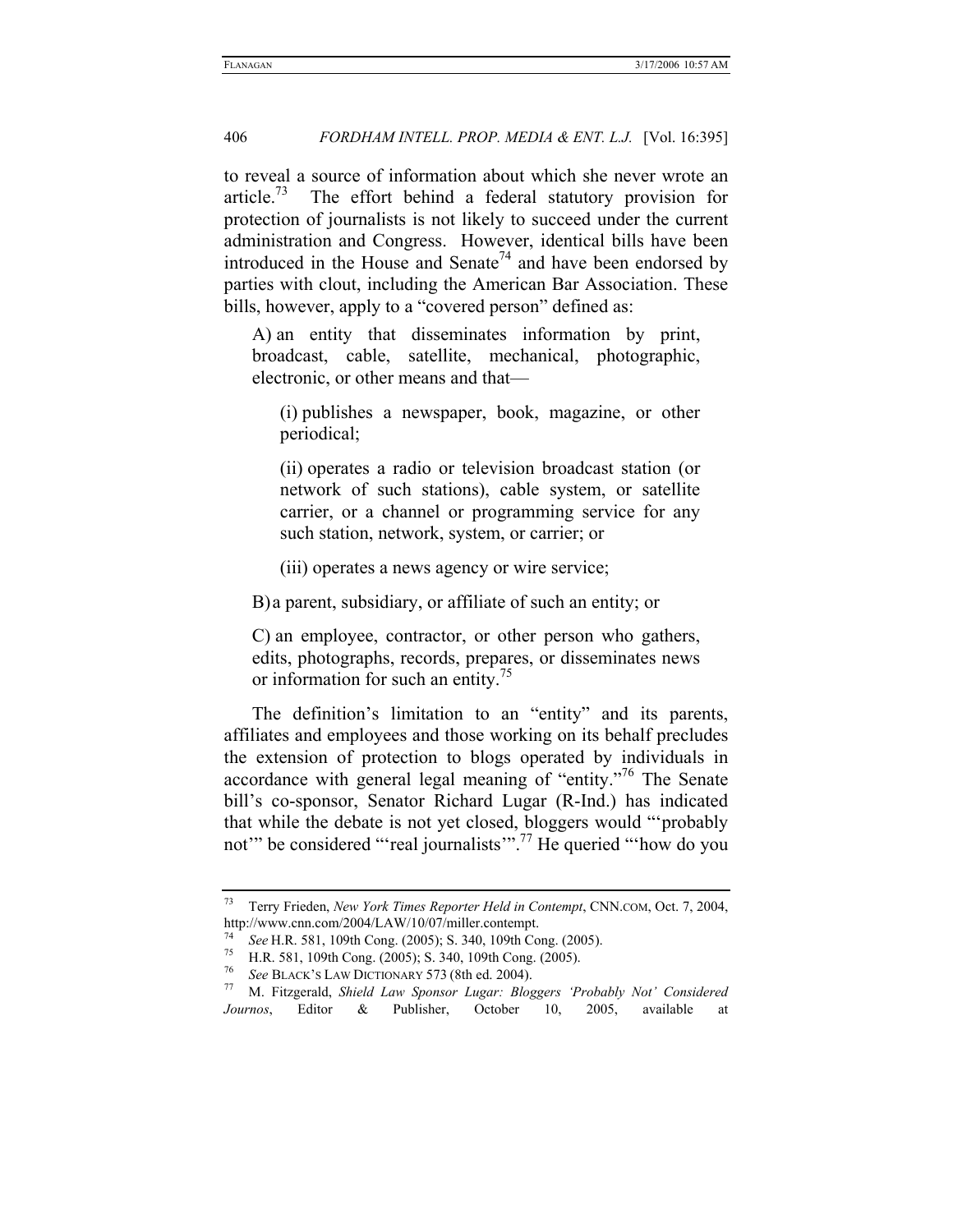determine who will be included in this bill?"<sup>78</sup> The Senator's question might be answered if the Congress were to apply a journalistic process analysis or journalist function analysis. This is a test that has been urged by some to determine appropriate limitations to be imposed, including in the *Apple* case<sup> $\prime$ 9</sup> discussed below. It is, however, suggested that the practical application of such test should be based on the adherence to a professional code or standard that governs the gathering, verifying and dissemination of information. These are, as noted, the necessary elements of the journalistic process performed by those considering themselves to be journalists. Those customarily adhering to professional standards that address all of the processes would earn the right to claim journalistic privilege. Such code or standard need not be that of a particular professional organization. Rather, it might be that developed by the individual blogger or news organization<sup>80</sup> as long as it had meaningful criteria for each aspect of the journalistic process. How this might work is later explored in the context of UK law.

1. The Apple Lawsuit

Three online websites devoted to Apple Computer Corporation and its products, published several articles in late 2004 about products that Apple had not yet released. $81$  The articles included drawings and technical specifications apparently taken from a confidential Apple presentation.<sup>82</sup> Apple filed suit in December, 2004, against twenty-five unnamed parties (Does 1–25) alleging that the defendants had leaked trade secret information to three

http://www.freerepublic.com/focus/f-news/1500073/posts (reporting the Senator's remarks to the Inter American Press Association).

 $rac{78}{79}$  *Id.* 

Apple Computer, Inc. v. Doe 1, No. 1-04-CV-032178, 2005 WL 578641, \*4 (Cal. Sup. Ct., Santa Clara County Mar. 11, 2005).

See, e.g., the "Ethical Journalism Guidelines" of the New York Times, available at http://www.nytco.com/company-properties-times-coe.html. 81 *Id.* at \*1. 82 *Id.* at \*4.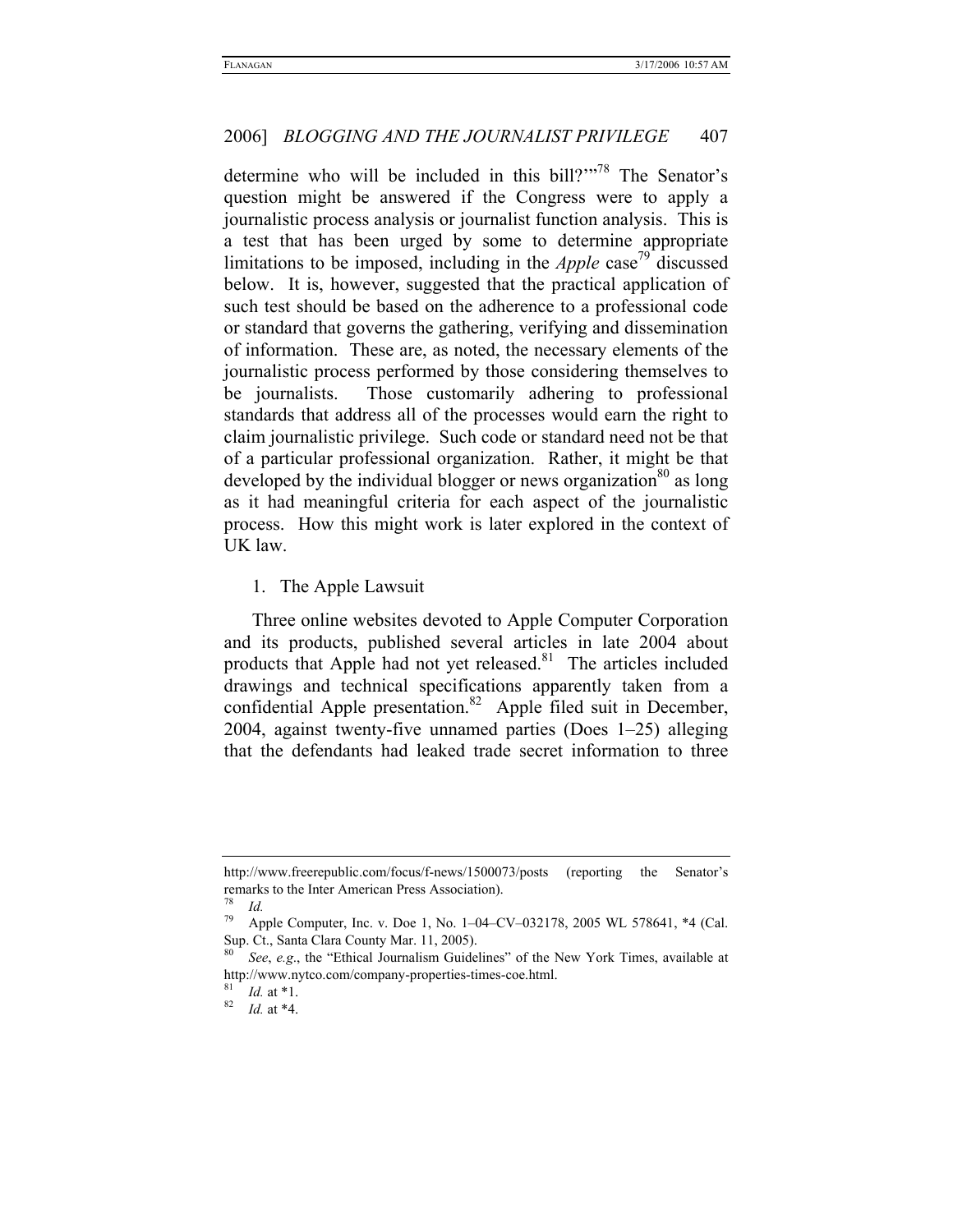websites.<sup>83</sup> Reportedly, Apple believed the Does were Apple employees.<sup>84</sup> Apple issued a subpoena to an ISP which provided email services to PowerPage, one of the websites, seeking disclosure of the contents and communications data for emails and postings to the website.<sup>85</sup> The contents and communications data contains information about the identity of the source(s) that revealed the trade secret information.<sup>86</sup> The website owners, yet non-parties to the Apple suit, moved for a protective order, asserting, *inter alia*, that this was confidential source information protected pursuant to the journalist privilege under the First Amendment and California's shield laws.<sup>87</sup> California's shield laws are limited to non-parties to a suit, and could therefore theoretically apply.<sup>88</sup> Apple, however, countered that as blogs, these websites were not entitled to assert the privilege in any event.<sup>89</sup>

The California shield laws are incorporated into the California Constitution and section 1070 of its Evidence Code. The wording of each provision is essentially identical. The California constitutional provision, in relevant part, states:

A publisher, editor, reporter, or other person connected with or employed upon a newspaper, magazine, or other periodical publication, or by a press association or wire service, or any person who has been so connected or employed, shall not be adjudged in contempt by a judicial, legislative, or administrative body, or any other body having the power to issue subpoenas, for refusing to disclose the source of any information procured while so

<sup>83</sup> Dawn Kawamoto, *Tentative Ruling Favors Apple in Blog Case*, CNET NEWS.COM, Mar. 4, 2005, http://news.com.com/2163ative+ruling+favors+Apple+in+blog+case/2100- 1047\_3-5599671.html.

<sup>84</sup> Brad Gibson, *TMO Exclusive—Apple Subpoenas Mac Rumor Sites Over Audio Product*, THE MAC OBSERVER, Dec. 20, 2004, http://www.macobserver.com/ article/2004/12/20.7.shtml.

<sup>85&</sup>lt;br>
85<br>
86*Id.* at \*2–4.<br>
87*Id.* at \*4–5.<br>
88*Id.* at \*6.<br>
89 Brief for Apple Computer, Inc. in Opposition to Petition for a Writ of Mandate and /or Prohibition, at 32-33, O'Grady v. Sup. Ct. of the State of Cal., County of Santa Clara (Apr. 7, 2005) (Civil No. H028579), *available at* http://www.eff.org/Censorship/ Apple v\_Does/20050407\_apple\_opposition.pdf.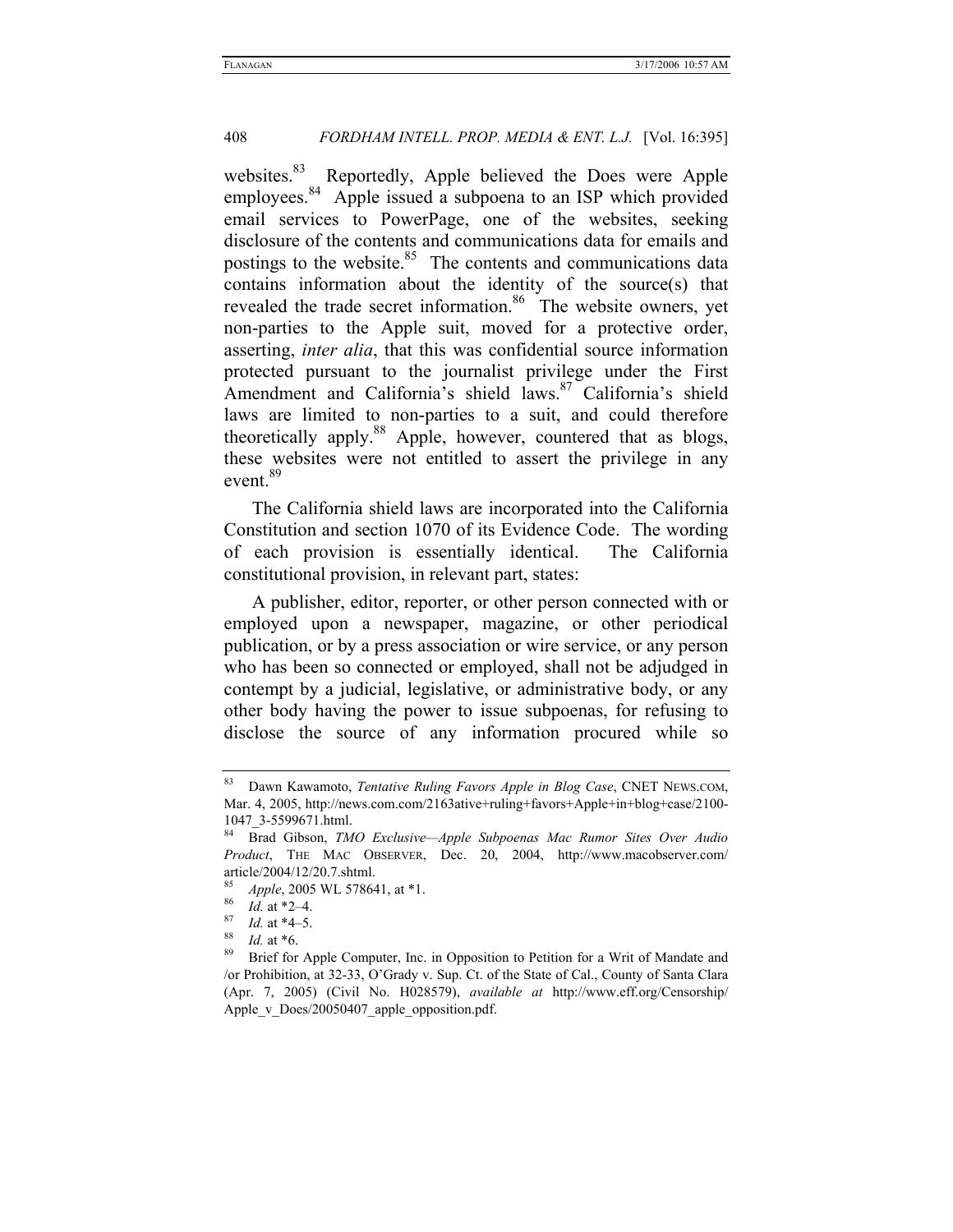connected or employed for publication in a newspaper, magazine or other periodical publication, or for refusing to disclose any unpublished information obtained or prepared in gathering, receiving or processing of information for communication to the public.

Nor shall a radio or television news reporter or other person connected with or employed by a radio or television station, or any person who has been so connected or employed, be so adjudged in contempt for refusing to disclose the source of any information procured while so connected or employed for news or news commentary purposes on radio or television, or for refusing to disclose any unpublished information obtained or prepared in gathering, receiving or processing of information for communication to the public.  $\ldots$ <sup>90</sup>

Although the *Apple* court noted the possible "blog" status in dicta,<sup>91</sup> this was not the basis for its decision in Apple's favor. Rather, the superior court assumed *arguendo* that the movants were journalists and ruled that the privilege did not apply to anyone who violated the California trade secret laws. $92$  The court stated that "[t]he California Legislature has not carved out any exception to these statutes for journalists, bloggers or anyone else."<sup>93</sup> However, the court then balanced the "undisputed right to protect intellectual property" embodied in California's implementation of the Uniform Trade Secrets  $Act^{94}$  (the "UTSA")

<sup>&</sup>lt;sup>90</sup> CAL. CONST., art. I, § 2(b).<br><sup>91</sup> *See Apple*, 2005 WL 578641 at \*2 n.4.<br><sup>92</sup> *Id.* at \*4–5.<br><sup>93</sup> *Id.* at \*4.<br>Cal. Civ. Code §§ 3426 et. seq (West 1997). It is possible that were the journalists sued themselves they could be found liable under this statute for misappropriation of trade secrets which encompasses disclosure under circumstances whether the reporter knew or should have known it was from one under a duty to keep it confidential. See id. at § 3426.1 (b)(1) (defining "Misappropriation"). "Trade secret" is defined under Cal. Civ. Code § 3426.1 (d)(1) to mean:

information, including a formula, pattern, compilation, program, device, method, technique, or process, that:

<sup>(1)</sup> Derives independent economic value, actual or potential, from not being generally known to the public or to other persons who can obtain economic value from its disclosure or use; and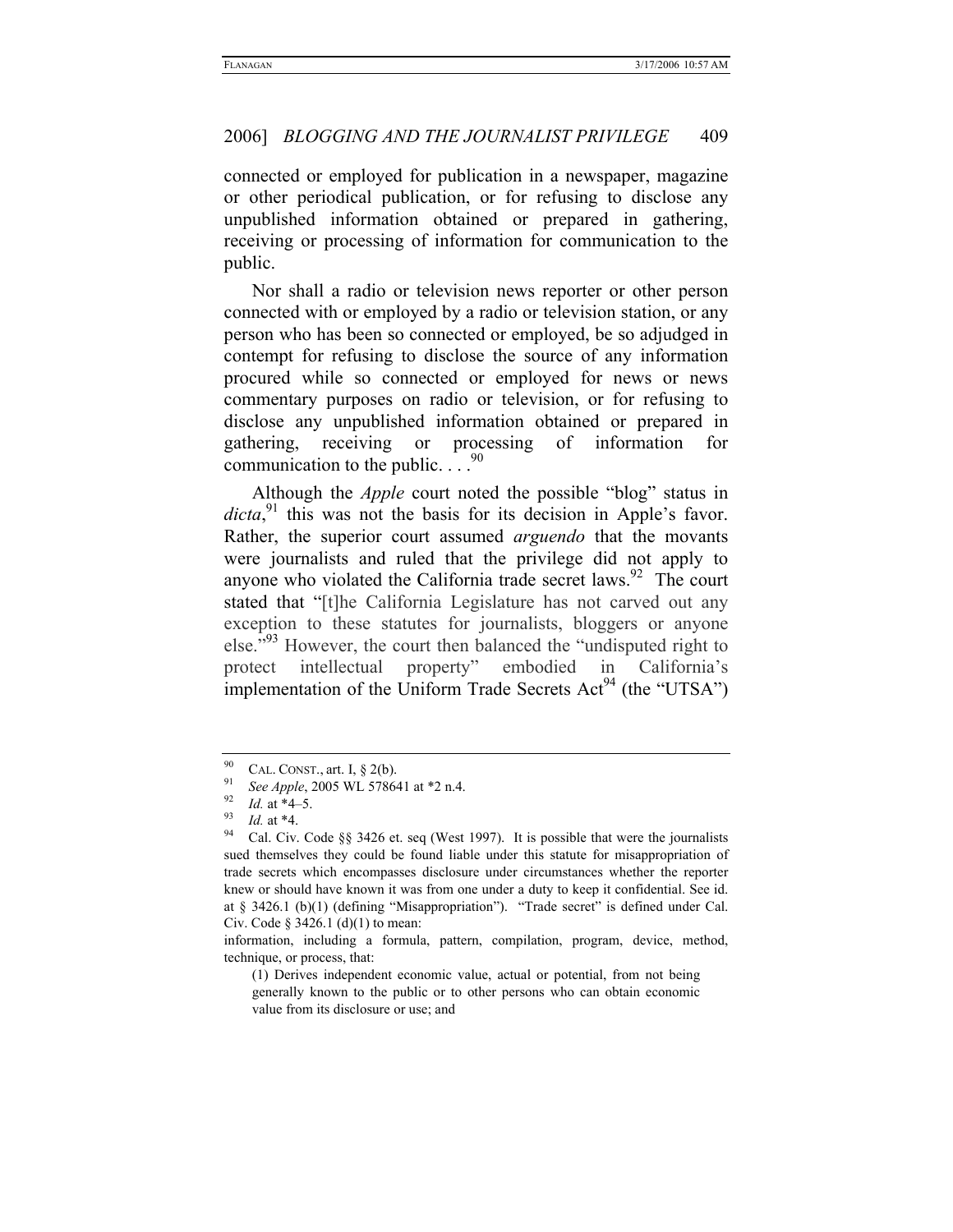and in its Penal Code, $95$  with the "free speech" claim "rife with complexities and restrictions" in light of the broad reach of possible discovery under the California procedural law.<sup>96</sup> It concluded that Apple had met the necessary showing under the five-part balancing test outlined by the California Supreme Court in *Mitchell v. Superior Court*<sup>97</sup> for weighing disclosure against the First Amendment privilege.<sup>98</sup> The *Apple* court set out the test and its findings as follows:

(1) "Nature of the litigation and whether the reporter is a party:"

Although not yet named as defendants, it is certainly possible "journalists" may be; certainly Mr. O'Grady's declaration suggests this possibility.

(a)(3) Having unlawfully obtained access to the article, without authority makes or causes to be made a copy of any article representing a trade secret. . . .

(c) Every person who promises, offers or gives, or conspires to promise or offer to give, to any present or former agent, employee or servant of another, a benefit as an inducement, bribe or reward for conveying, delivering or otherwise making available an article representing a trade secret owned by his or her present or former principal, employer or master, to any person not authorized by the owner to receive or acquire the trade secret and every present or former agent, employee, or servant, who solicits, accepts, receives or takes a benefit as an inducement, bribe or reward for conveying, delivering or otherwise making available an article representing a trade secret owned by his or her present or former principal, employer or master, to any person not authorized by the owner to receive or acquire the trade secret, shall be punished by imprisonment in the state prison, or in a county jail not exceeding one year, or by a fine not exceeding five thousand dollars (\$ 5,000), or by both that fine and imprisonment.

<sup>(2)</sup> Is the subject of efforts that are reasonable under the circumstances to maintain its secrecy.

*Id.* at § 3426.1 (d)(1). *95* Cal. Penal Code § 499c (West 1999). The relevant provisions of this section of the Code are as well fairly broad and may be found, should the authors themselves be sued, to encompass their disclosure. But, it is not as encompassing as the civil liability basis and will depend if the acceptance of the documents constituted unlawfully obtaining access or whether there was some inducement to the source to deliver the information. The relevant sections provide that theft of "trade secret" comprises:

*Id.* at § 499c(a)(3), (c). <sup>96</sup> *Apple*, 2005 WL 578641 at \*2. <br><sup>97</sup> 690 P.2d 625 (Cal. 1984).

<sup>98</sup> *Id*. at 629–30.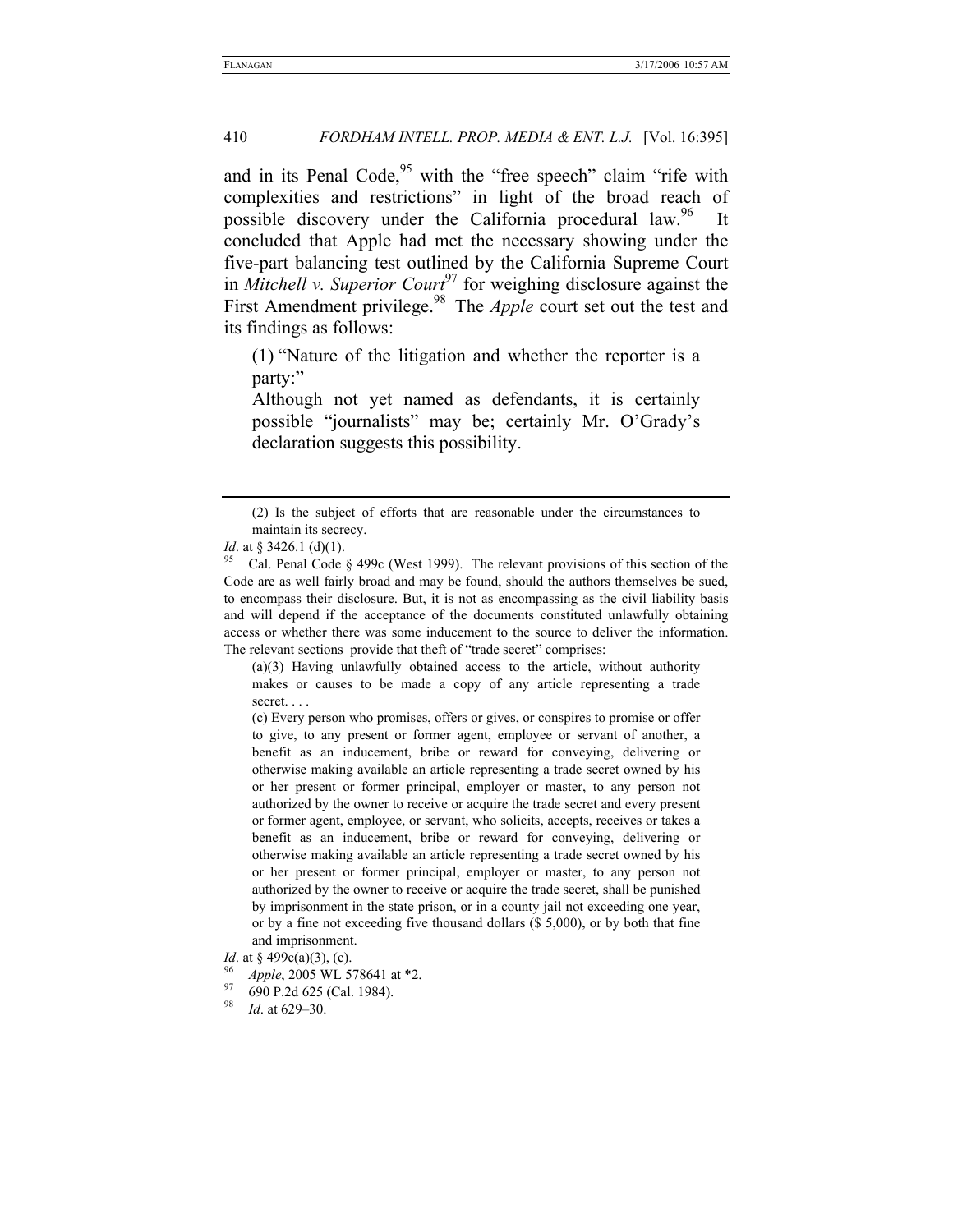(2) "Does discovery sought go to the heart of plaintiff's claim:"

Without this discovery Apple's case will be crippled, since it will not know the defendants upon whom it should serve process.

(3) "Have other sources of information been exhausted?" The moving parties maintain Apple should have done more investigating up to this point, including the unusual step of noticing the depositions of its own employees. But the Court is convinced, upon reviewing Apple's public and *in camera* materials that a thorough investigation has been done and all alternative means have been exhausted.

(4) "What is the public good served by protecting the misappropriation of trade secrets?" Movants did not present a persuasive reason of "public good" and never answered the Court's inquiry as to why there was a true public benefit from disclosure.<sup>99</sup>

Apple also met the fifth prong of the test which required a *prima facie* showing on the merits of misappropriation of trade secrets.

The court then held that the California shield laws did not prevent the subpoena from issuing because the law did not grant a privilege to a reporter, if indeed Mr. Jason O'Grady, the owner of PowerPage, was a reporter. Rather, the shield laws granted immunity from being held in contempt.<sup>100</sup> However, the court held that shield laws were not a "license conferred on anyone to violate valid criminal laws."<sup>101</sup> Finally, the *Apple* court seemed to suggest

<sup>&</sup>lt;sup>99</sup> 2005 WL 5786421 at  $*5-6$  (citations omitted). In a later discussion, the Court states that although much had been made of the public interest in Apple as a justification for the assertion of privilege, there is a clear distinction between the interests of the public in an 'iconic' company such as Apple and disclosures in the public interest such as "the whistleblower who discloses a health, safety, or welfare hazard affecting all, or the government employee who reveals mismanagement or worse by our public officials." *Id*. at \*8. Here, the Court reasoned, "the movants are doing nothing more than feeding the public's insatiable desire for information." *Id.* 100 *Id.* at \*6.<br><sup>101</sup> *Id.* at \*6–7.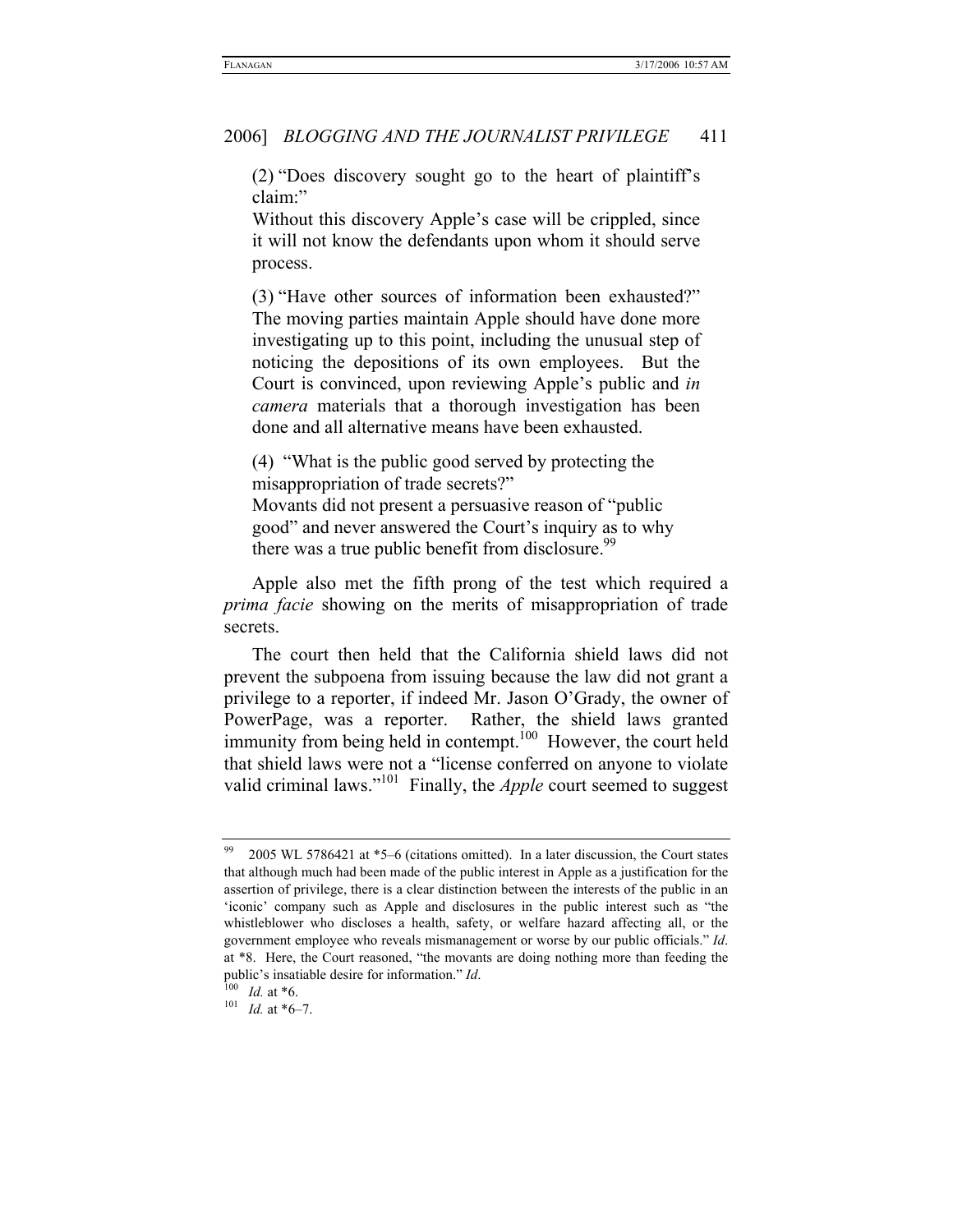that Mr. O'Grady himself was likely criminally liable for the unlawful acquisition and dissemination of the proprietary information.102

The websites appealed the lower court's decision, which essentially negates the application of journalist privilege where trade secret is alleged, to the California Appellate Court. Traditional media have filed briefs as *amici curiae* and refer to these authors only as journalists.<sup>103</sup> Apple has raised on appeal the ability of bloggers to assert the privilege.<sup>104</sup> This issue is one that may ultimately need to be decided if the Appellate Court conducts a *de novo* review based on all the facts and reverses on any basis. There seems to be some grounds for reversal. The lower court spent considerable time asserting the primacy of First Amendment protection against prior restraint,<sup>105</sup> which was not at issue in the case. However, the lower court did not address the issue of the First Amendment interest regarding the qualified privilege of journalists to refuse to disclose confidential sources and unpublished information, which is essential to gathering news to inform the public. The *Mitchell* court did address this issue, which is inherent in its balancing test.<sup>106</sup> However, it is not clear that the *Apple* court properly applied the *Mitchell* test. The owner of the PowerPage website is a non-party. The court's assertion that Mr.  $O'Grady's$  status as a non-party could change<sup>107</sup> does not alter his current status. The balance of First Amendment and disclosure interests is different for non-parties.<sup>108</sup> However, even as a party to the litigation, the privilege is not necessarily negated.<sup>109</sup> The

<sup>102</sup> *Id.* at \*7. 103 *See* Amici Curiae Brief, *supra* note 55. 104 Dennis Sellers, *Mac Sites Appeal Judge's Pro-Apple Ruling in Lawsuit*, MACSIMUM NEWS: YOUR LEADING APPLE NEWS ALTERNATIVE (Mar. 23, 2005), http://www.macsimumnews.com/index.php/archive/mac\_sites\_appeal\_judges\_pro\_apple ruling in lawsuit.

 $\frac{105}{105}$  *Apple*, 2005 WL 578641, at \*4–5.<br>  $\frac{106}{107}$  *Id.*<br>  $\frac{108}{566}$  See Zerilli v. Smith 656 F.2d 705

<sup>108</sup> *See* Zerilli v. Smith, 656 F.2d 705, 714 (D.C. Cir. 1981). 109 *See id.* This case involving a leak of sealed government information alleged to comprise an invasion of privacy and on which the *Mitchell* court relied for the tests to be applied in determining balance between disclosure and privilege. The *Zerilli* court held that 'in all but the most exceptional cases' disclosure should yield to privilege in civil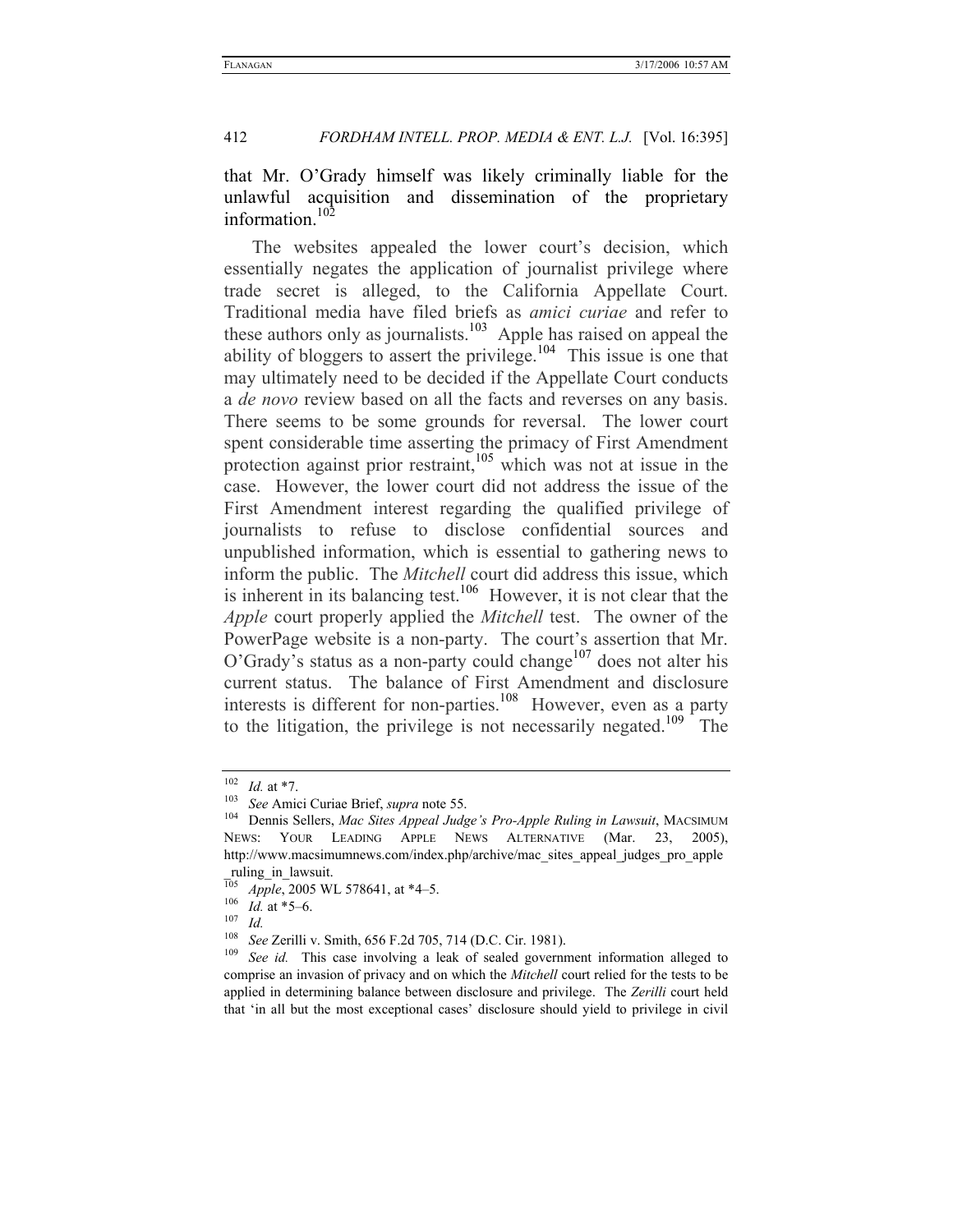conclusion that disclosure was necessary because the information was unavailable through other sources is fairly peremptory and does not reflect the nature of the efforts that Apple did make.<sup>110</sup> In determining whether other sources of the information are available, the courts, including the courts that authored the earlier federal decisions on which the *Mitchell* test is based, apply a fairly stringent test.<sup>111</sup> The *Mitchell* decision makes clear that "all alternative sources" should be exhausted, including the deposing of numerous persons.<sup>112</sup> In the *Apple* case, this would include, at least, the Apple employees who had access to the confidential information. Whether such an investigation was conducted is unknown because the lower court based its decision in part on an *in camera* inspection of Apple materials.<sup>113</sup> However, it appears unlikely that such an investigation was conducted. Where constitutional protections are at stake, however, the factors for consideration in the balancing of the interests should be made clear.

The *Apple* decision does not address the intersection of the journalist privilege and journalist use of contemporary communications instrumentalities, such as an ISP, as a mediarelated source. If the privilege attaches to one's unpublished emails, should the courts permit the privilege to be bypassed through issuance of a subpoena for the contents and communications data from the non-privileged entity that holds the

actions involving non-party journalists. *Id.* at 712. Even in libel cases where the journalist was the party, "disclosure should by no means be automatic." *Id.* at 714. In *Zerilli*, the refusal to order the disclosure by the reporter of its source of illegally obtained and possibly illegally leaked information from an electronic surveillance, resulted in a summary judgment against the plaintiff. *Id.* at 715.<br><sup>110</sup> Although the *Apple* court was not specific about Apple's efforts, it was "convinced,

upon reviewing Apple's public and *in camera* materials that a thorough investigation has been done and all alternative means have been exhausted." *Apple*, 2005 WL 578641, at \*6.

<sup>111</sup> *See Zerilli*, 656 F.2d at 713–14; Baker v. F & F Investments, 470 F.2d 778, 783 (2d. Cir. 1972), *cert. denied*, 411 U.S. 966 (1973). 112 *See* Mitchell v. Superior Court, 690 P.2d 625, 634 (Cal. 1984). The *Mitchell* court

did not directly state that numerous depositions were required to be taken, but did so by reference to *Zerilli* which stated that "an alternative requiring the taking of as many as 60 depositions might be a reasonable prerequisite to compelled disclosure." *Zerilli*, 656 F.2d at 714.

<sup>113</sup> *See Apple*, 2005 WL 578641 at \*6.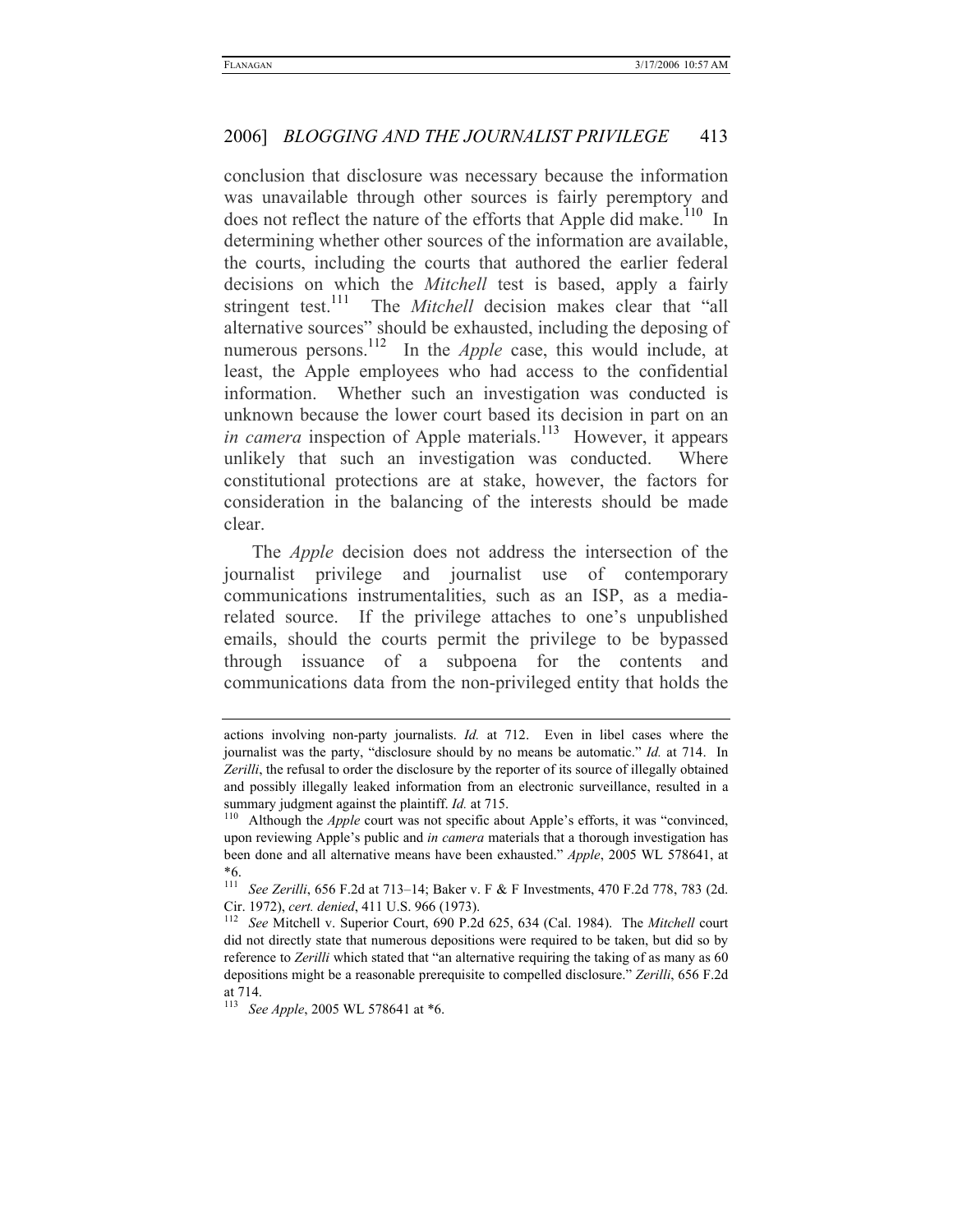data? This would undermine the policy underlying the First Amendment privilege and the shield law immunities. Their protections would be eroded and limited to face-to-face or written communications. Therefore, all electronic communications leaving a digital trace that the communications provider holds would be excluded from protection. In addition, the *Apple* court seemingly concluded at the outset that there were no exceptions to the trade secret laws, even under the First Amendment.<sup>114</sup> As California has concluded that the First Amendment requires recognition of such privilege, unless and until the U.S. Supreme Court says otherwise, a California state law cannot abrogate United States constitutional protections.<sup>115</sup> Therefore, unless the balancing exercise the court performed is found to be properly applied, the decision cannot stand.

If a court were ultimately required to decide whether these websites with blog attributes $116$  (hence, for these purposes, "blogs") are entitled to protection under the California shield provisions, the court would have to look to various sources for guidance. The wording and headings of the California shield laws are instructive. Section 1070 (a) identifies a group of protected persons in "written" media based on their employment positions: "a publisher, editor, reporter, or other person connected with or employed upon a newspaper, magazine, or other periodical publication, or by a press association or wire service, or any person who has been so connected or employed."<sup>117</sup> In contrast, subsection (b) of section 1070 protects identified persons involved in broadcasting based on the nature of the industry in which they are employed.<sup>118</sup> Subsection (b) applies to "a radio or television news reporter or other person connected with or employed by a radio or television station, or any person who has been so connected or employed, be so adjudged in contempt for refusing to

<sup>&</sup>lt;sup>114</sup> *Id.* at \*4.<br><sup>115</sup> U.S. CONST. art. VI, cl. 2. In that event, California can still accord the greater protection under its own constitution's version of the First Amendment. 116 *See* Wikipedia, 'Weblog,' http://en.wikipedia.org/wiki/Weblog (last visited Apr. 29,

<sup>2005);</sup> *Apple Suits: Myth-Busting*, EWEEK.COM, http://blog.ziffdavis.com/rothenberg/ archive/2005/03/17/6456.aspx (last visited Nov. 4, 2005). 117 CAL. EVID. CODE § 1070(a) (West 1995). 118 *See id.* § 1070(b).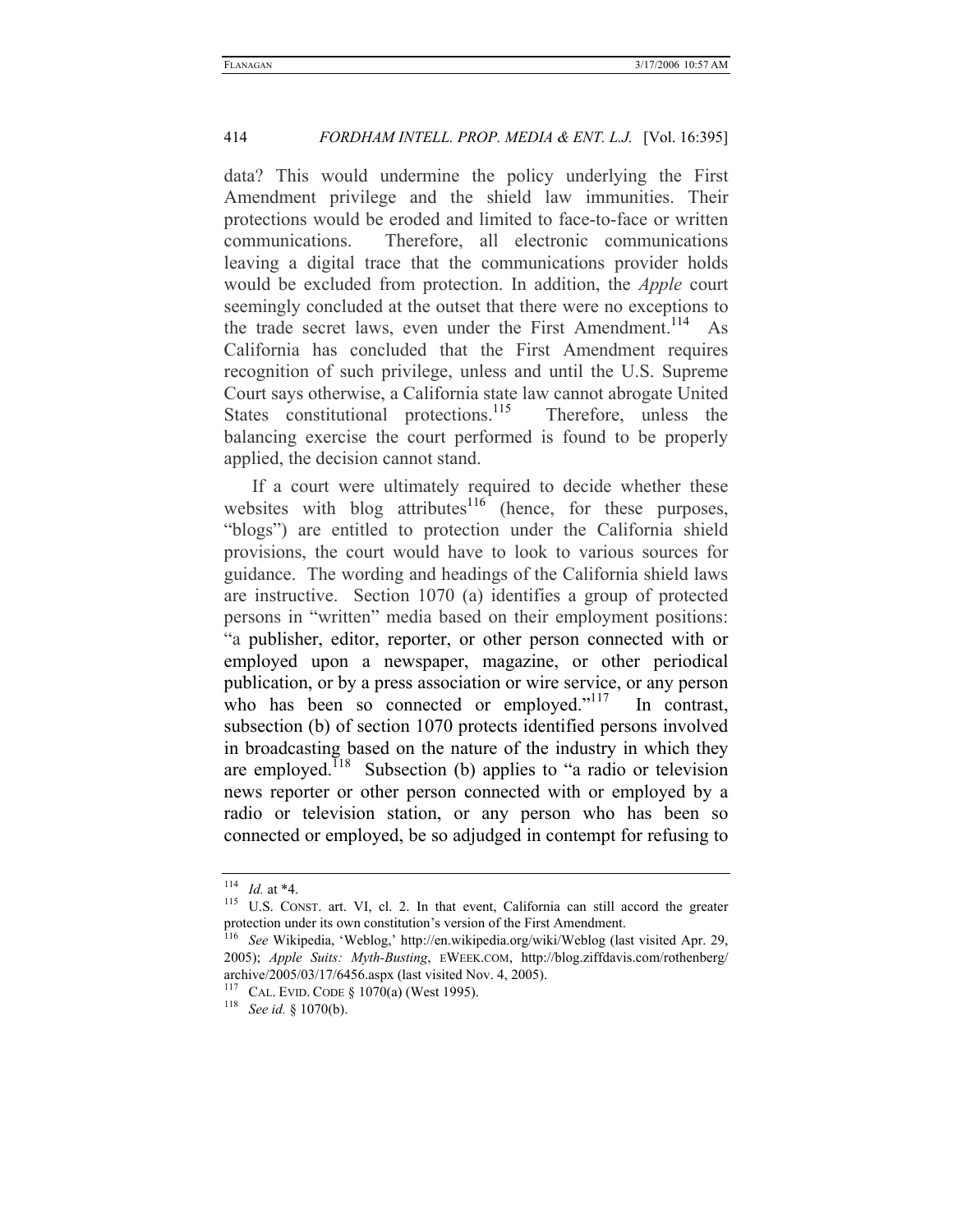disclose the source of any information procured *while so connected or employed for news or news commentary purposes on radio or television*."<sup>119</sup> This clearly excludes those in broadcasting whose function is providing mere entertainment rather than news or news commentary.

The "news" limitation is reinforced by the headings of the statutory sections. The protection is contained in the California Evidence Code section 1070, entitled "Refusal to disclose news source," which is in Chapter 5, entitled "Immunity of Newsman from Citation for Contempt," of Division 8, entitled "Privileges" of the Evidence Code. This structure suggests a functional requirement that the protected person be engaged in news or news commentary under some evaluative standard that is possibly presumed to already govern newspapers, magazines, and periodical publications under subsection (a).

### III. JOURNALISTIC CODE OF ETHICS AS FUNCTIONAL TEST FOR JOURNALIST

Although alternative tests have been proposed for distinguishing journalist bloggers from all other bloggers, Linda L. Berger, a legal scholar and former newsperson, has suggested an evaluative tool that seems worthy of consideration in her article "Shielding the Unmedia: Using the Process of Journalism to Protect the Journalist's Privilege in an Infinite Universe of Publication."<sup>120</sup> Noting that defining "news" or "newsperson" is as unhelpful as defining "journalist," she suggests that there is an objective process to legitimate journalism that seeks to gather, evaluate and disseminate truthful information to the public on a regular basis.<sup>121</sup> Under a cost-benefit analysis, the use of such criteria as the threshold for protection is appropriate because it enhances "the free flow of information to the public while only slightly diminishing the accuracy and efficiency of judicial or governmental processes by allowing witnesses to withhold

<sup>119</sup> *Id.* (emphasis added).<br><sup>120</sup> 39 HOUSTON L. REV. 1371 (2002-2003).<br><sup>121</sup> *Id.* at 1411–16.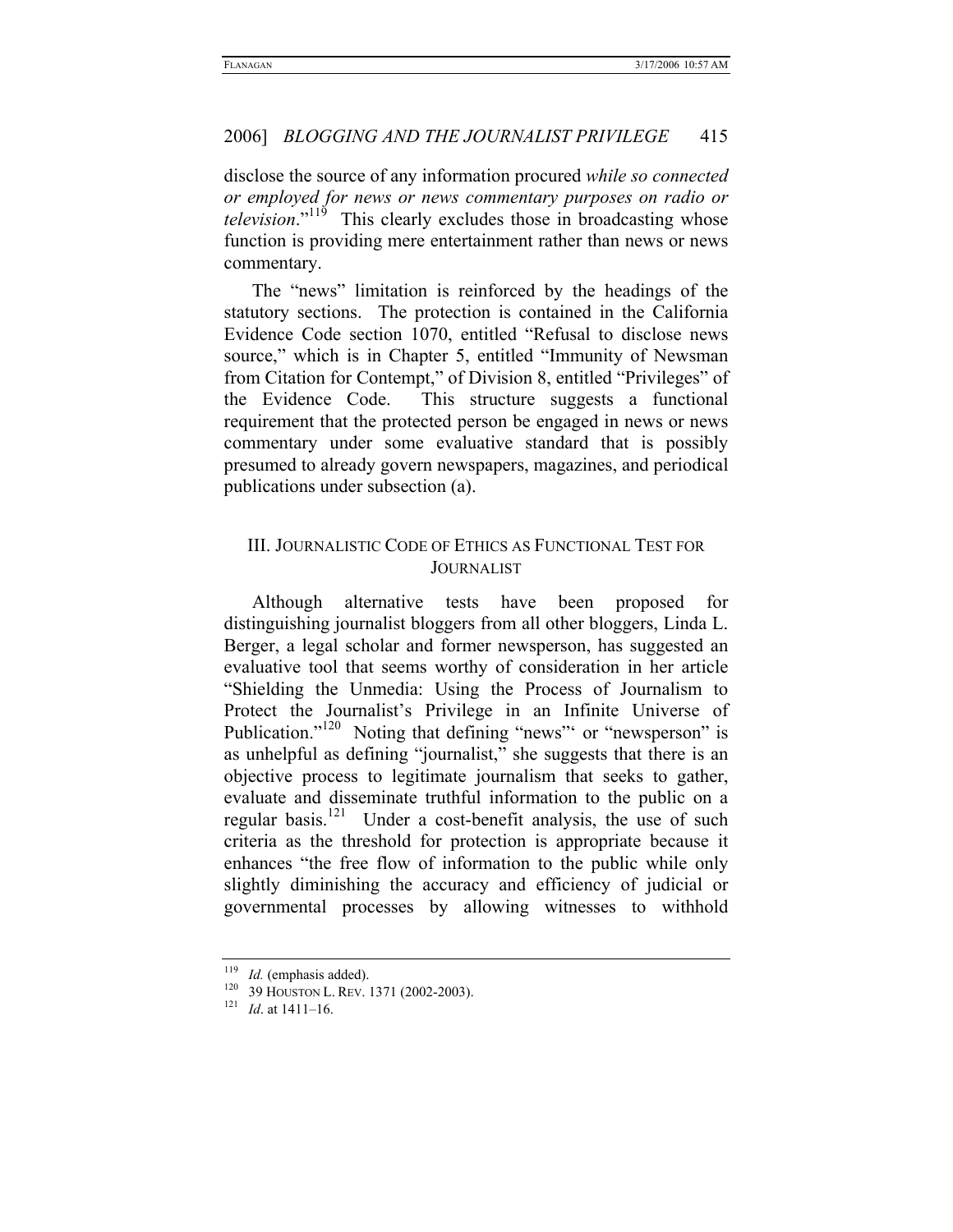information." $122$  In this way, neither job titles nor industry affiliations<sup>123</sup> that are based on and limited to the status quo in a converging world of media platforms would control; nor would labels such as "blog". Such functional criteria would not impose any prior restraints on the nature of the content that might impinge upon First Amendment concerns or require vague and theoretical distinctions to categorize the content as news, entertainment or a matter of public interest.<sup>124</sup>

The test of public interest is one that is only determined in hindsight and, therefore, is not really helpful to the individuals or entities seeking to disseminate information within the protections that hinge on such a determination. However, such a test, in many instances, seems unavoidable. This is especially true where the nature of the information can give rise to a claim against the publication, such as defamation, invasion of privacy, or, as in *Apple*, a trade secrets action. Under each of these types of claims, the court has to evaluate the content. If, however, the process by which it was gathered, evaluated, validated and disseminated conforms to a professional standard of journalism, it is likely to ultimately work against a finding on the merits. For example, a valid defense in a defamation action is a showing that the allegedly defamatory statement is true. Adherence to a journalist's code of professionalism that required validation of information would tend to ensure truth. Further, knowledge on the part of the journalist that adherence to such code could trigger whatever journalistic protections were available would not only serve to provide advance guidance but also to encourage such adherence.

Moreover, examining the public interest protected in that publication or newsgathering and balancing it against the competing interest of disclosure of the source of that news seems necessary to determine which is more worthy of protection in that case. This is especially when other important societal interests are at stake, such as another civil or human right. So, rather than hold that a qualified privilege attains merely because a person can show

 $122$  *Id.* at 1374.<br><sup>123</sup> She notes that a proposal for a model shield law would require specific connections to "established media." *Id*. at 1408–09. 124 *Id*. at 1409–12.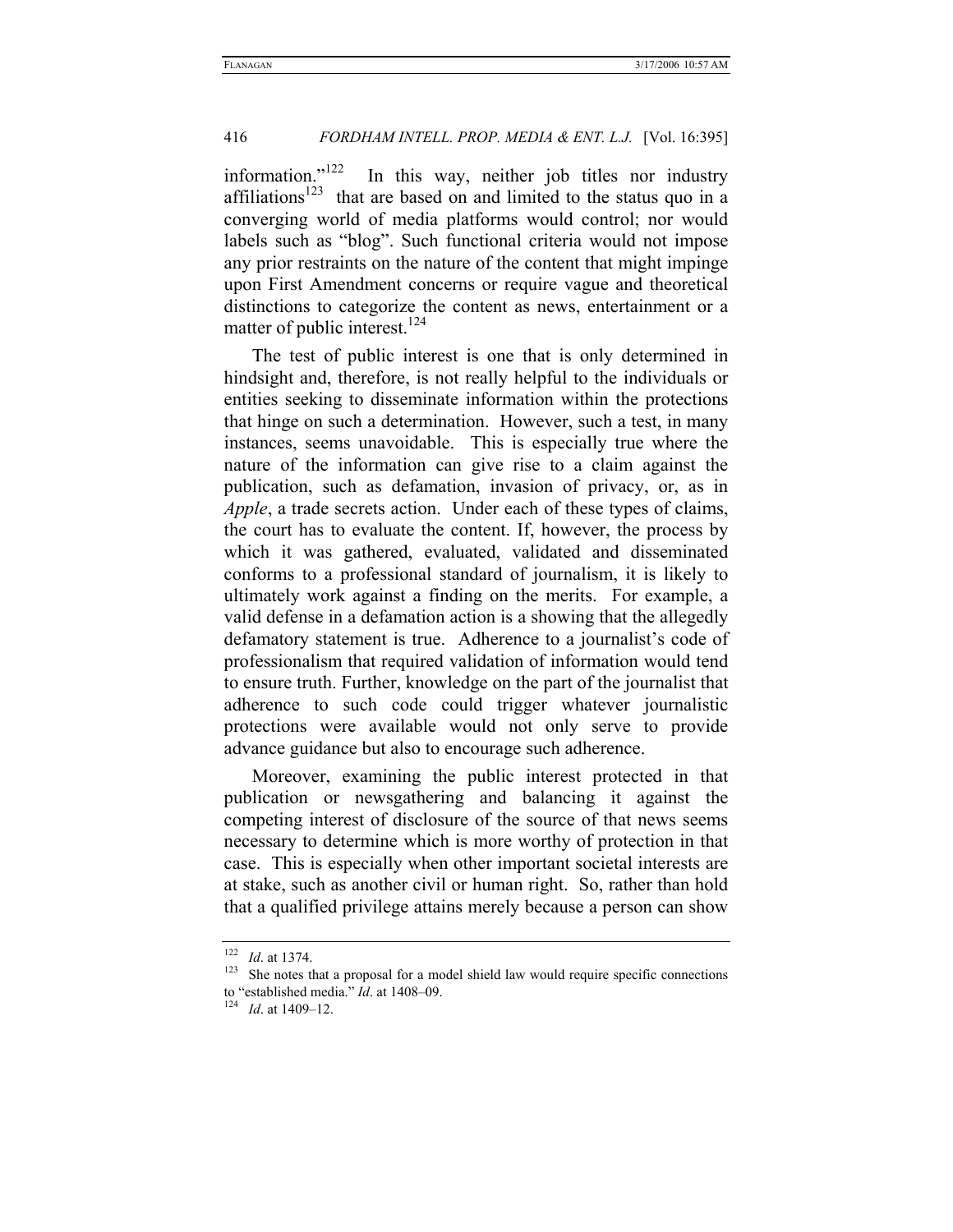status as a journalist because (1) either (a) adhere to a code of ethics or (b) they gather news routinely and (2) because any information they publish is subject to an editorial process and philosophy, and thus the content is not unsubstantiated "gossip, nonsense or disinformation" unprotected by shield  $laws$ ,  $125$  the better course would include the process evaluation to determine *ab initio* whether a person is a journalist entitled to claim privilege. A further weighting, and possibly even a presumption, of the importance of the free speech interest could be attained by the defendant once the defendant had proven the professionalism of the process. Only an interest of countervailing weight could overcome this presumption, which would be determined by an examination of the circumstances of the case. The data protection laws of the United Kingdom provide one example of such balancing.<sup>126</sup> These exempt journalists from many of the duties otherwise imposed on the controllers of personal data in the interest of freedom of expression. Of course, in circumstances where the privilege is absolute and based on status as journalist, evidence of customary adherence to a professional code of journalistic ethics would be compelling proof of having performed the function of a 'real' journalist. It would be largely irrelevant whether this was a member of a professional journalist society, an employee subject to an employment code by a media organization that has identified its own ethical criteria or as an individual blogger who has chosen to identify and follow such standards.

### IV. THE JOURNALIST IN THE UNITED KINGDOM

How a code of practice can serve as the threshold for test of entitlement to claim privileges intended to protect freedom of expression and, thus, whether a blogger is so entitled, is a question that can be answered under certain United Kingdom and English law related to journalistic activities. These include the Data

<sup>125</sup> *See id.* at 1410. 126 *See infra* Part IV A.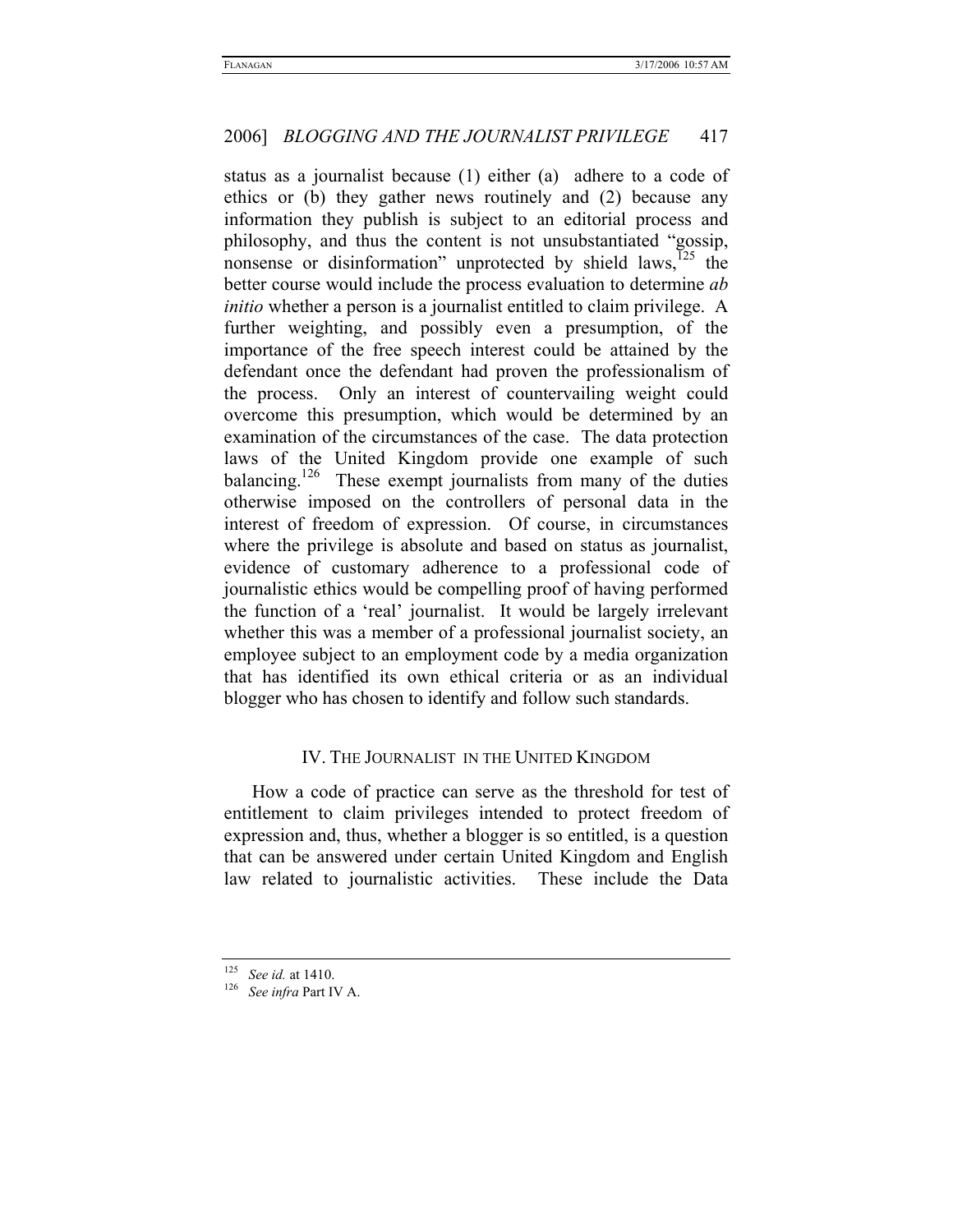Protection Act  $1998^{127}$  ('DPA') and the qualified privilege in defense of defamation.<sup>128</sup>

#### *A. Data Protection Act 1998*

The DPA and the secondary legislation promulgated thereunder provide advance guidance which uses objective, professional ethics criteria as to who benefits under its journalist exceptions. Implementing the European Union Data Protection Directive, $129$  the DPA comprises a scheme of obligations for the lawful processing of personal data by those who collect personal data and outlines the rights of the personal data subjects. The protections under the Directive and, therefore, the DPA are premised on Article 8 of the Council of Europe Convention for Protection of Human Rights and Fundamental Freedoms (CoE Human Rights Convention).<sup>130</sup> This protects privacy,<sup>131</sup> except as lawfully necessary to protect other societal interests such as the rights and freedom of others. The Directive is also premised on the European Union's (EU) internal market powers, which here ensure the cross-border flow of such data that is integral to the growth of a single market.<sup>132</sup> Other interests are also balanced

<sup>2.</sup> There shall be no interference by a public authority with the exercise of this right except such as is in accordance with the law and is necessary in a democratic society in the interests of national security, public safety or the economic well-being of the country, for the prevention of disorder or crime, for the protection of health or morals, or for the protection of the rights and freedoms of others.



Directive, *supra* note 129, at art. 1(2).

<sup>127</sup> Data Protection Act, 1998, ch.29 (Eng.). 128 *See infra* Part IV. B. 129 European Parliament and Council Directive 95/46/EC on the protection of individuals with regard to the processing of personal data and on the free movement of such data, 1995 O.J. (L 281)31, *available at* http://europa.eu.int/smartapi/cgi/ sga\_doc?smartapi!celexapi!prod!CELEXnumdoc&lg=EN&numdoc=31995L0046 [hereinafter Directive].

<sup>&</sup>lt;sup>130</sup> Council of Europe Convention for Protection of Human Rights and Fundamental Freedoms, Nov. 4, 1950, European Treaty Series No. 005, *available at* http://www.pfc.org.uk/legal/echrtext.htm [hereinafter European Convention on Human Rights]..

<sup>&</sup>lt;sup>131</sup> *Id.* at art. 8. Article 8 provides:

<sup>1.</sup> Everyone has the right to respect for his private and family life, his home and his correspondence.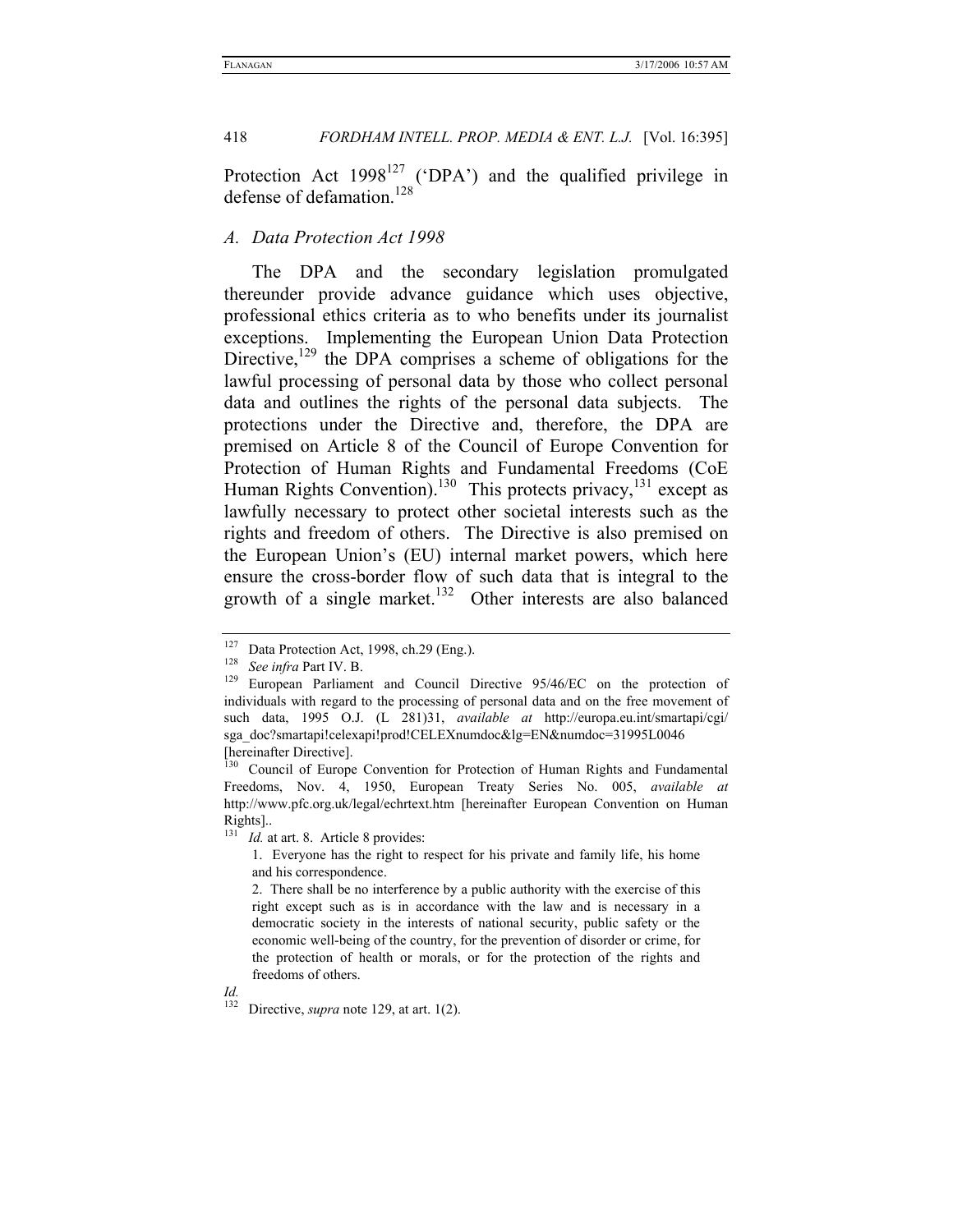within the EU Directive and the DPA, such as the protection of the freedom of expression under Article 10 of the CoE Human Rights Convention.<sup>133</sup> Exceptions are granted for journalists, artists and others from some of the obligations applied to other data controllers so that they can gather information involving personal  $data.<sup>134</sup>$  The DPA defines "journalism" as one of three "special purposes" for which personal data may be processed. The other two special purposes are literary purpose and artistic purpose.<sup>135</sup> Section 32 of the DPA, exempts any person processing data for a special purpose from nearly all of the data protection principles that govern the processing of personal data, including sensitive personal data, $^{136}$  if:

(a) the processing is undertaken with a view to the publication by any person of any journalistic, literary or artistic material,

(b) the data controller reasonably believes that, having regard in particular to the special importance of the public interest in freedom of expression, publication would be in the public interest, and

(c) the data controller reasonably believes that, in all the circumstances, compliance with that provision is incompatible with the special purposes. $137$ 

The DPA, however, further provides that in determining the reasonableness of the belief that publication<sup>138</sup> is in the public interest under subsection (b), one can consider compliance with

<sup>&</sup>lt;sup>133</sup> European Convention on Human Rights, *supra* note 130, art. 10.<br><sup>134</sup> Directive, *supra* note 129, at art. 9 (stating that "[m]ember States shall provide for exemptions or derogations from the provisions of this Chapter, Chapter IV and Chapter VI for the processing of personal data carried out solely for journalistic purposes or the purpose of artistic or literary expression only if they are necessary to reconcile the right to privacy with the rules governing freedom of expression.").<br><sup>135</sup> See Data Protection Act, 1998, ch.29, § 3 (Eng.).<br><sup>136</sup> See Data Protection (Processing of Sensitive Data) Order, 2000, No. 417, sch., ¶

 $3(1)(c)$  (Eng.).

<sup>&</sup>lt;sup>137</sup> Data Protection Act, 1998, § 32(1)(a)-(c) (Eng.).<br><sup>138</sup> "Publish" in connection with "special purposes" processing under the Data Protection Act is defined merely as to "make available to the public or any section of the public." *Id.* at § 32(6).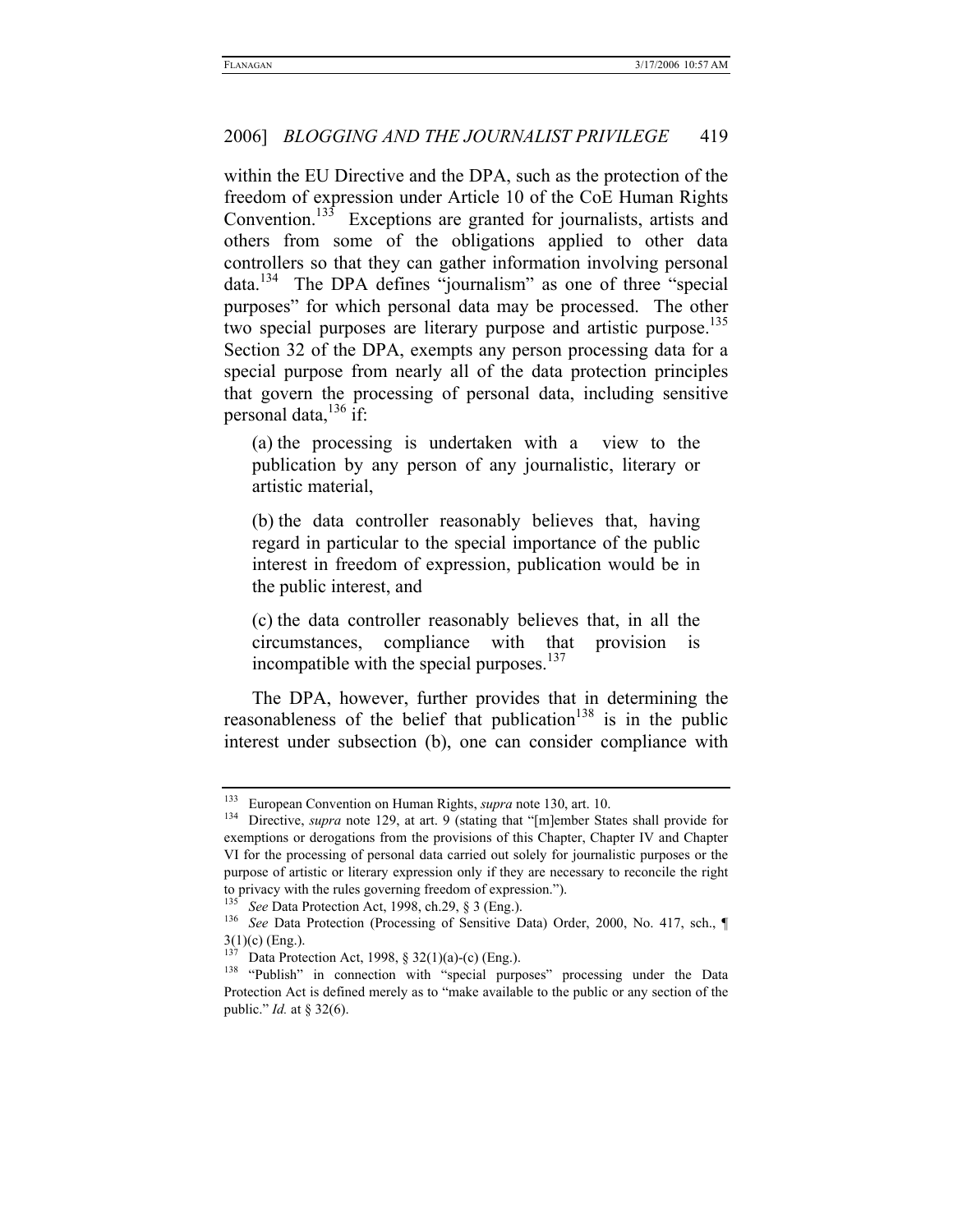any relevant code of practice applicable for that publication and which the Secretary of State has designated for such purposes.<sup>139</sup> The Data Protection (Designated Codes of Practice) Order<sup>140</sup> has identified five separate codes of practice which may be used: (1) the Broadcast Standards Commission's code, (2) the Independent Television Commission code, (3) the Press Complaint Commission's Code of Practice, (4) the BBC Producers' Guidelines, and  $(5)$  the Radio Authority's code.<sup>141</sup>

Examining these, the one most likely relevant to bloggers is the Press Complaint Commission's Code of Practice.<sup>142</sup> This code is a voluntary code developed by the newspaper and periodical industry, approved by the Press Complaint Commission (PCC) and applies to both "printed and online versions of publications."<sup>143</sup> Although clearly developed by and with press institutions in mind, it does not by its terms or application limit itself to any specific press organization or type of publication.<sup>144</sup> The PCC's standards govern the newsgathering, verification and dissemination of information. They appear to have been amended over time to reflect the current human rights legislation and decisions.<sup>145</sup> For example, a recent change to the PCC prevents all photography of people in private places without their consent. A private place is defined as a place that includes both private property and public property where there is a reasonable expectation of privacy.<sup>146</sup> A place may be private irrespective of whether a long lens was

<sup>&</sup>lt;sup>139</sup> *Id.* at § 32(3).<br><sup>140</sup> Data Protection (Designated Codes of Practice) Order, 2000, No. 1864 (Eng.).<br><sup>141</sup> *Id.* The Broadcasting Standards Commission, Independent Television Commission and the Radio Authority have been subsumed within the Office of Communications (Ofcom), the UK regulator for communications industries that includes television and radio communications services. *See* The Radio Authority,

http://www.radioauthority.org.uk (last visited Jan. 2, 2006). 142 CODE OF PRACTICE (Press Complaints Commission 2005), *available at*  http://www.pcc.org.uk/cop/cop.asp.

 $\frac{143}{144}$  *Id.* 

 $\frac{144}{145}$  *See id.*<br>Press Complaints Commission, Code of Practice: Introduction, http://www.pcc.org.uk/cop/intro.html (last visited Jan. 2, 2006); Press Complaints Commission, Code of Practice: History of the Code, http://www.pcc.org.uk/cop/history.html (last visited Jan. 6, 2006).

<sup>146</sup> CODE OF PRACTICE § 3 (Press Complaints Commission 2005), *available at*  http://www.pcc.org.uk/cop/cop.asp.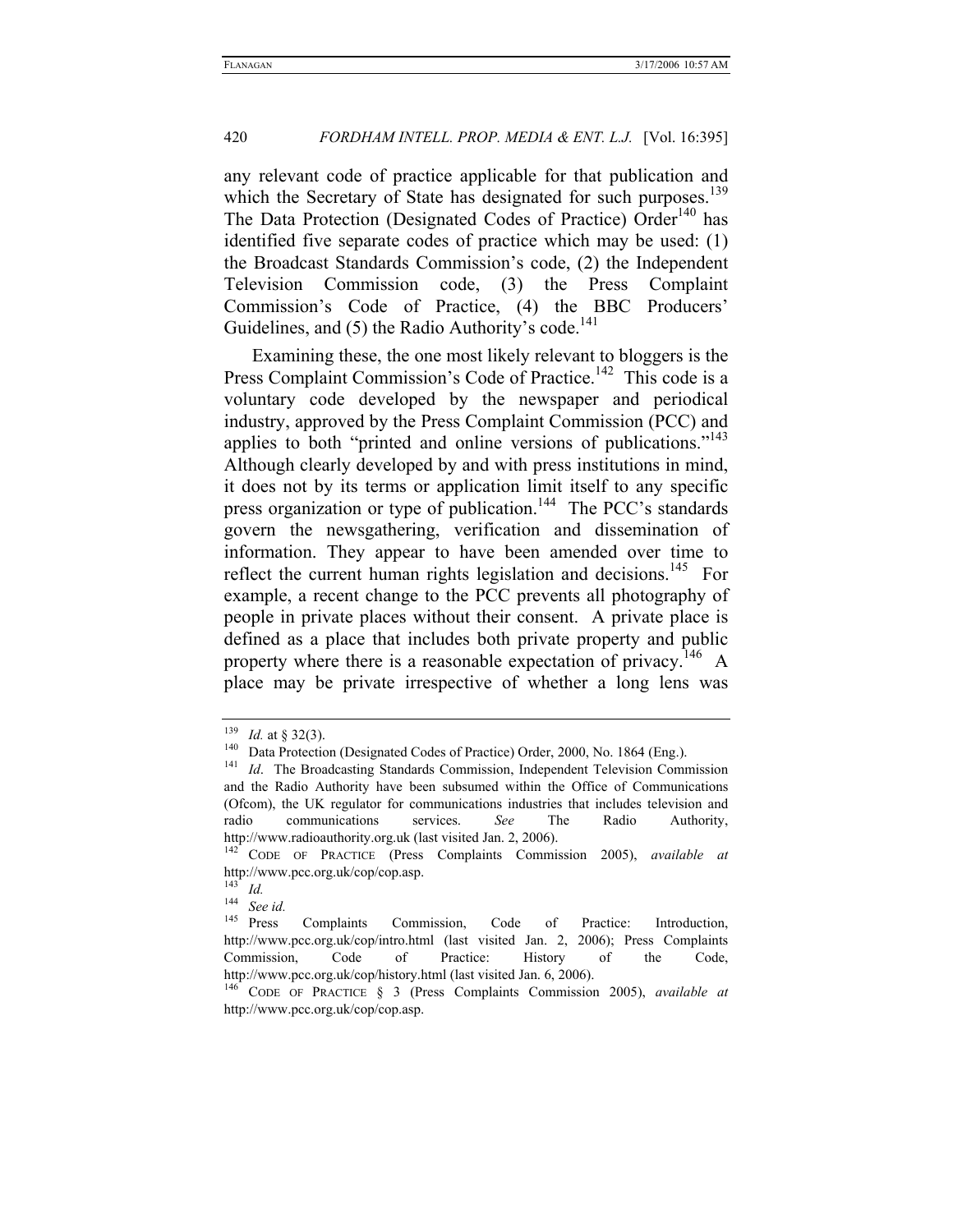used.<sup>147</sup> This provision appears to take into account the decision of the European Court of Human Rights in *Von Hannover v. Germany*. This provision may require a more precise interpretation by the PCC to effect the scope of the private life standard in that decision.

Thus, under the DPA's use of the PCC codes as an objective standard for reasonableness, $149$  the professional journalistic process analysis is built into the public interest balance of privacy and freedom of expression. This does not seem to be precluded by the Human Rights Act  $1998^{150}$  which incorporates much of the Council of Europe Convention for Protection of Human Rights and Fundamental Freedoms<sup>151</sup> into United Kingdom law and requires government officials, including judges, to act in a manner not inconsistent with the Convention when they interpret and apply laws.<sup>152</sup> This, therefore, requires that the freedom of expression, protected under Article 10 of the Convention, be considered as a separate public interest in interpreting the DPA, which implements

<sup>147</sup> *See* Press Complaints Commission, Code of Practice: History of the Code, http://www.pcc.org.uk/cop/history.html (last visited Jan. 2, 2006) (stating that amendments made in June 2004 to the privacy provision were intended to cover all photography of people in private places regardless of whether a long-lens had been used).<br><sup>148</sup> 40 Eur. Ct. H.R. 1 (2005).<br><sup>149</sup> The PCC Code is not as comprehensive or as strongly worded in some areas, such as

independence and fair play, as the provisions of other codes. *Compare* CODE OF PRACTICE (Press Complaints Commission 2005), *available at* http://www.pcc.org.uk/cop/cop.asp (lacking any specific provisions requiring indepdence or fair play) *with* STATEMENT OF PRINCIPLES, arts. III, VI (American Society of Newspaper Editors 2002), *available at* http://www.asne.org/kiosk/archive/principl.htm (specifically requiring indepdence and fair play). However, the PCC Code is more comprehensive and strongly worded in certain areas, such as privacy, than other codes. *Compare* CODE OF PRACTICE § 3 (Press Complaints Commission 2005), *available at* http://www.pcc.org.uk/cop/cop.asp (specifically protecting privacy) *with* CODE OF ETHICS (Society of Professional Journalists 1996), *available at* http://www.spj.org/ethics\_code.asp (lacking a provision specifically protecting privacy). For a further discussion of the weaknesses in the PCC Code of Practice as an objective standard for balancing conflicting public interests such as privacy and freedom of expression, see Part II.A.2.c of this article entitled "Defamation and Qualified Privilege." For links to various news associations and ethical codes, see http://www.asne.org/print.cfm?printer\_page=%2Findex%2Ecfm%2Findex%2Ecfm%3Fi

d%3D387.<br><sup>150</sup> Human Rights Act, 1998, ch. 42 (Eng.).

<sup>&</sup>lt;sup>151</sup> See European Convention on Human Rights, *supra* note 130.<br><sup>152</sup> *Id.* at art. 1.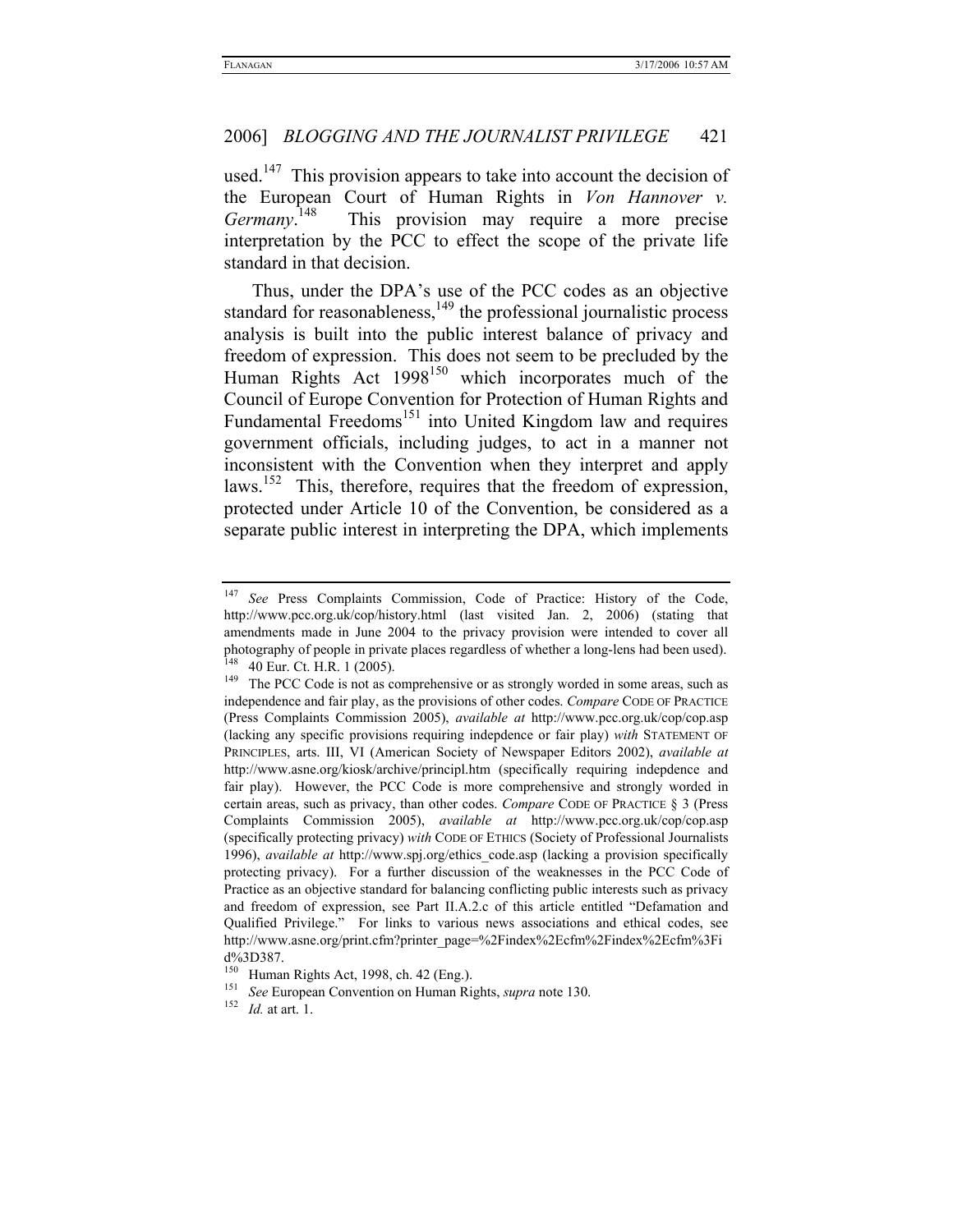protections stemming from Article 8 of the Convention.<sup>153</sup> The permitted restrictions on Article 10's freedom of expression can be imposed only pursuant to law and where necessary in a democratic society.<sup>154</sup> Such restrictions include those arising from the responsibilities and duties that arise when the freedom of speech is exercised and for the protection of the reputation and the rights of others.<sup>155</sup> Compliance with a voluntary code of practice that Compliance with a voluntary code of practice that restricts the manner in which the press may gather news, including those restrictions imposed to protect privacy interests, for eligibility for an exemption from the right to privacy under the DPA seems to be a proportionate restriction on the freedom of expression. This results seems justified when balanced against the potential for harm that might occur from the interference with privacy under the exemption which is necessary to ensure access to information and its dissemination, as would seem to be required by the holding in *Campbell v. MGN, Ltd.*, 156 where the House of Lords elaborated the necessary balancing approach required under the Human Rights Act 1998.

#### *B. Defamation and Qualified Privilege*

How a journalistic process test can be applied in the context of qualified privilege and using a code of practice can further be seen in examining the English law governing defamation. A privilege is recognized as a defense to an allegation of defamation under English common law and statute. This privilege applies to comments made without malice which were reasonably believed to be true concerning matters which the person publishing the statements was under a duty to make or had a legitimate interest in so doing and the person(s) to whom the statements were made had either a duty or a legitimate interest in receiving the statements.<sup>157</sup> Although the privilege applies to everyone, it has been interpreted

<sup>153</sup> *Id.* at arts. 8, 10. 154 *Id.* at art. 10(2). 155 *Id.*

<sup>156 [2004] 2</sup> A.C. 457 (H.L.) (appeal taken from C.A.) (balancing articles 8 and 10 of the European Convention on Human Rights, *supra* note 140).<br><sup>157</sup> See Reynolds v. Times Newspapers, [2001] 2 A.C. 127, 164-65 (H.L.) (appeal taken

from C.A.) (quoting Silkin v. Beaverbrook Newspapers, Ltd. [1958] 1 W.L.R. 743, 746- 47).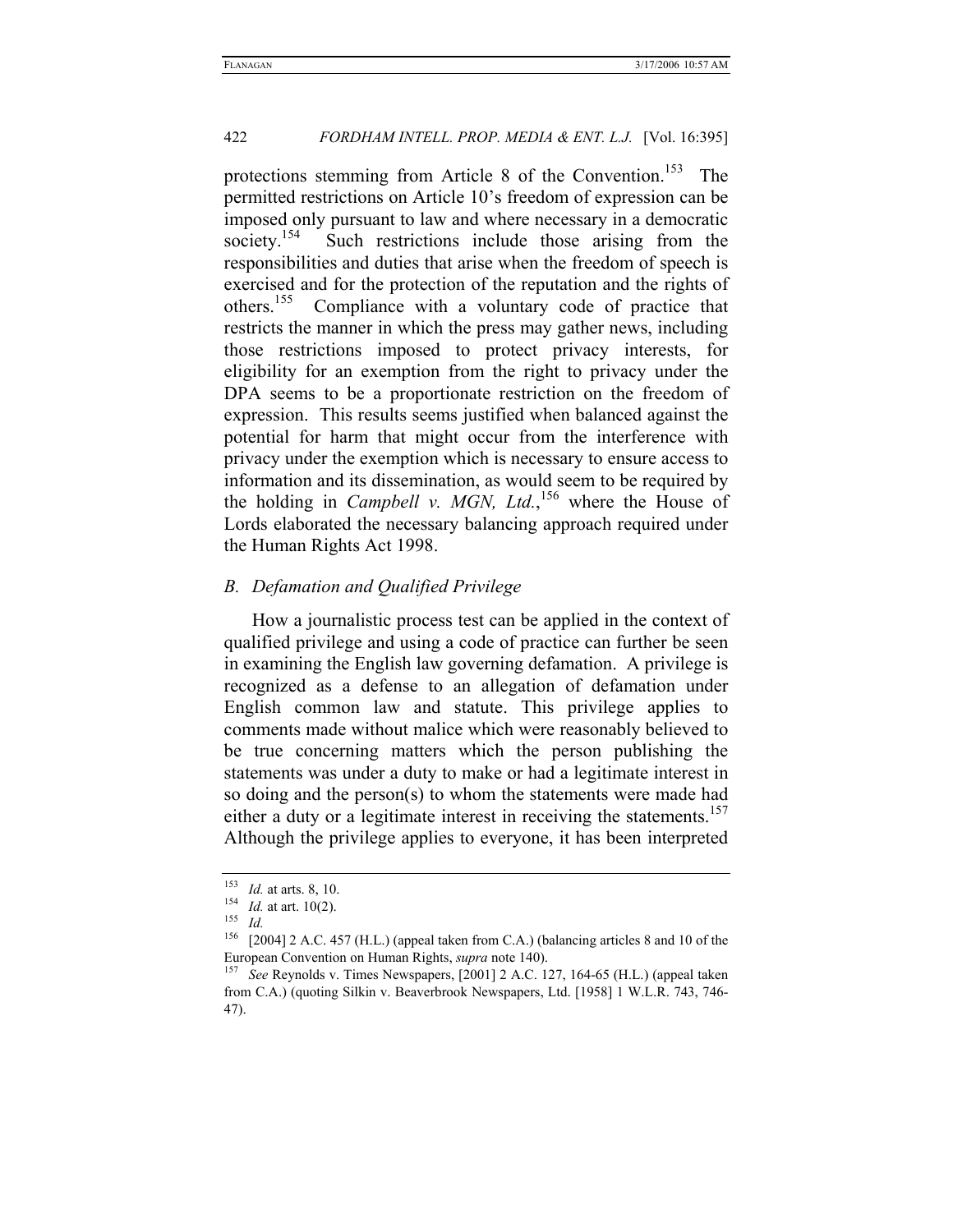most often in the journalistic context. There is no privilege that attaches purely because the communication relates to information regarding political matters, including elections, because personal reputations would fail to be protected. Receiving information about political matters is clearly in the public interest and is important under the freedom of expression. Despite this, the limitations on the qualified privilege that are necessary to protect reputation are considered to meet the requirements of necessity for encroachments on the exercise of this freedom.<sup>158</sup>

In 2001, the House of Lords in *Reynolds v. Times Newspapers*, 159 reached this conclusion. It noted that, under the jurisprudence of the European Court of Justice, journalists have the right "to divulge information on issues of general interest provided they are acting in good faith and on 'an accurate factual basis' and supply reliable and precise information in accordance with the ethics of journalism" but that "a journalist is not required to guarantee the accuracy of his facts."160 The test for whether the qualified privilege attached to the publishing of such information without malice fell under the traditional test balancing the interests and duties at stake.<sup>161</sup> The elasticity of this test enables The elasticity of this test enables. accommodation of freedom of expression interests. The House of Lords set a list of ten non-exclusive factors to be considered in deciding whether a communication satisfied the test and qualified for the privilege.<sup>162</sup> These factors also serve as guidance for reporters and publishers. The factors include:

<sup>158</sup> See European Convention on Human Rights, *supra* note 130, at art. 10(2).<br>
159 [2001] 2 A.C. 127 (H.L.) (appeal taken from C.A.).<br>
160 *Id.* at 204.<br>
162 *Id.* at 205.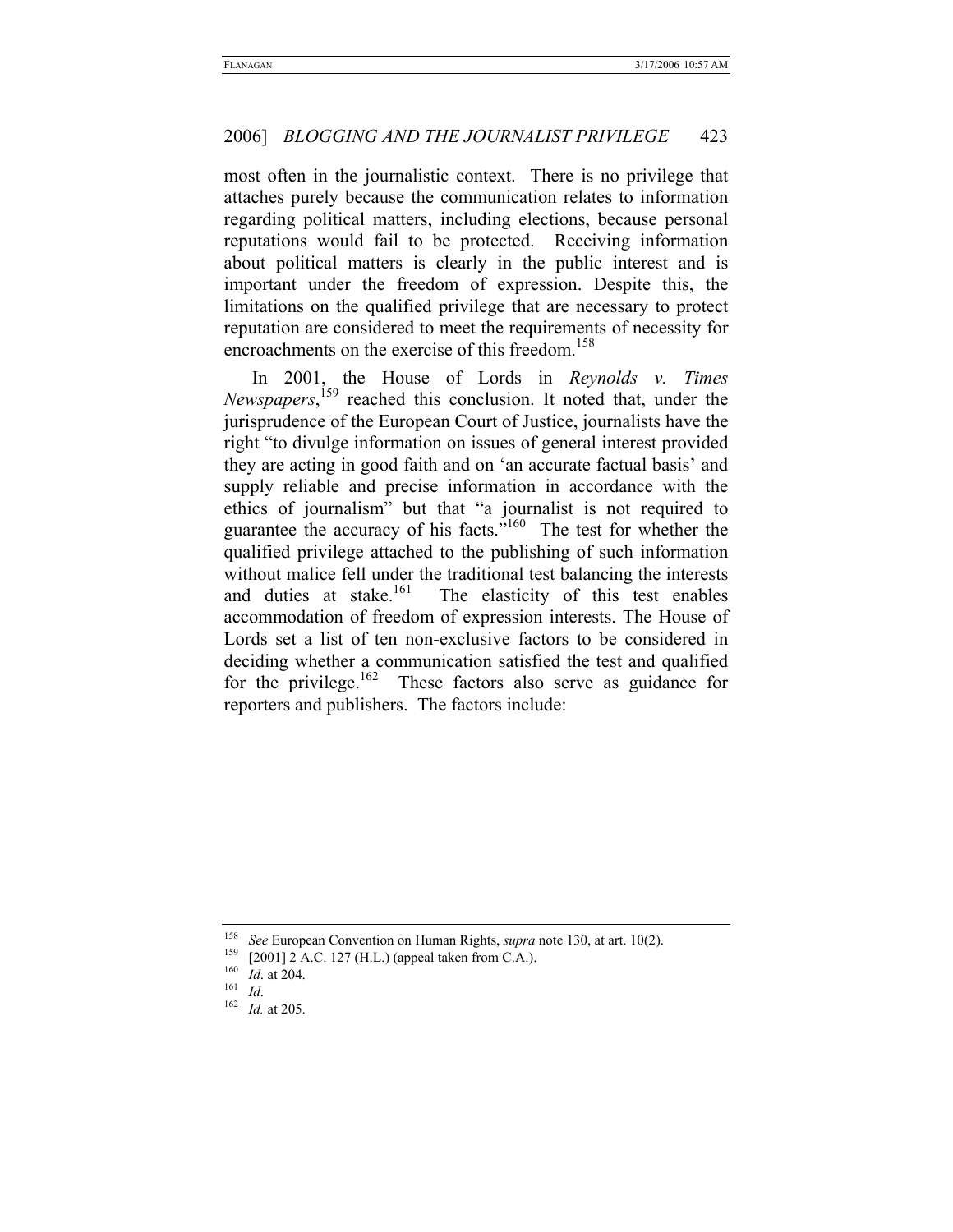- 1. The seriousness of the allegation.
- 2. The nature of the information, and the extent to which the subject matter is a matter of public concern.
- 3. The source of the information.
- 4. The steps taken to verify the information.
- 5. The status of the information, for example, the matter may already be under an investigation which commands respect.
- 6. The urgency of the matter, as news is often a perishable commodity.
- 7. Whether comment was sought from the claimant, although this is not always necessary.
- 8. Whether the article contained the gist of the plaintiff's side of the story.
- 9. The tone of the article, e.g. whether the allegations are stated as fact.
- 10. The circumstances of the publication, including the timing. $163$

In applying the factors, each of which are given different weights in accordance with the circumstances of each case, the House of Lords noted that a court's decision is made in hindsight which is a benefit the reporter does not have. Thus, the handicap of the reporter should be taken into account. Further, the decision not to disclose a confidential source should not weigh against the

<sup>163</sup> *See id.*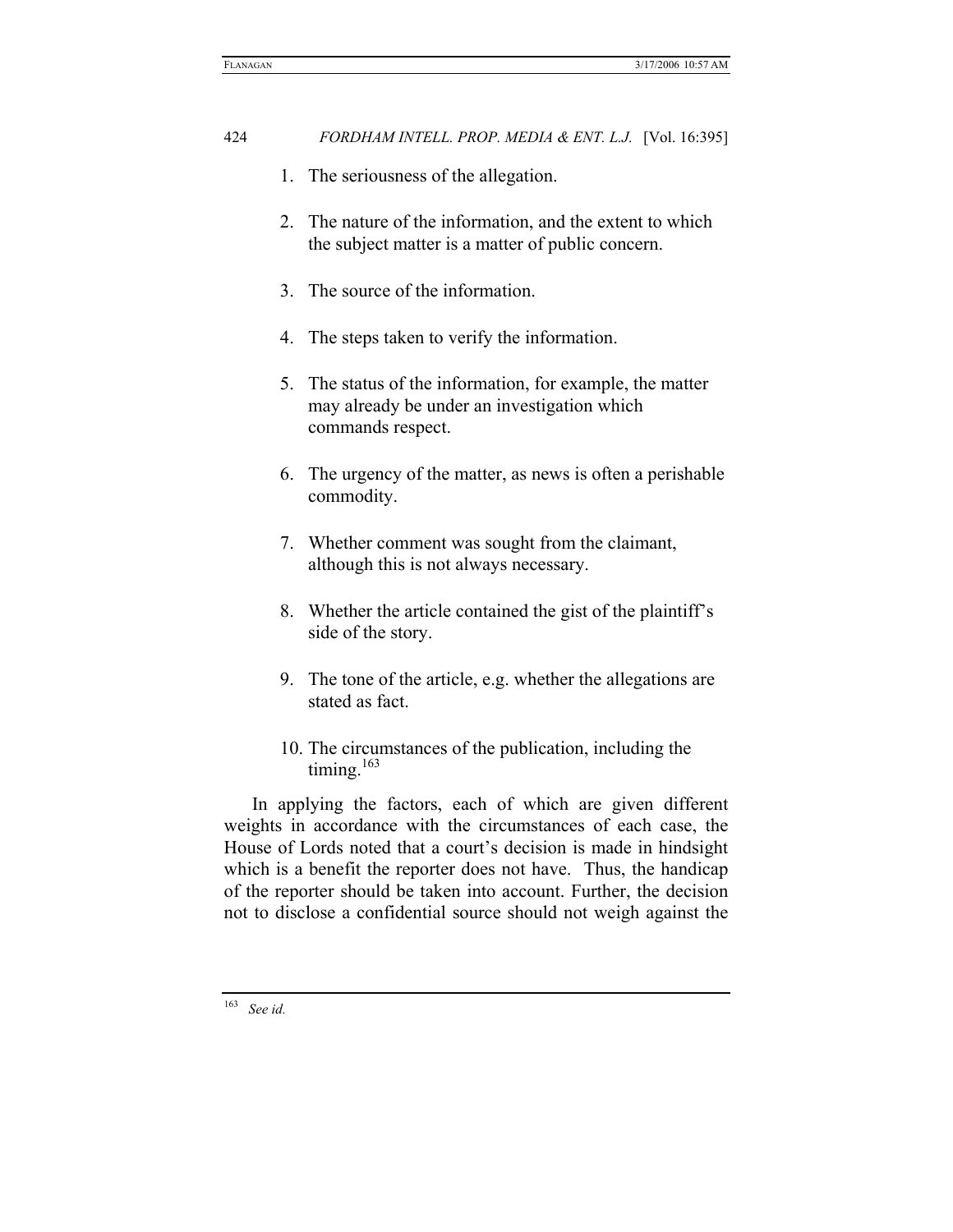finding of privilege. Any "lingering doubts" are to be resolved in favor of publication.<sup>164</sup>

Thus, the *Reynolds* court has essentially incorporated the journalist process test to balance the duties and the public interest at stake. Clearly, some of these factors would be addressed by adherence to the PCC, such as the standards for accurate information, the requirement to distinguish between fact and comment or conjecture and, possibly the need for a fair opportunity to reply to inaccuracies. Others would be met by a code with more rigor. For example, the Society of Professional Journalists' Code of Ethics requires that journalists (1) diligently seek comment from the subject regarding allegations of misdoing, (2) question the motive of sources seeking anonymity, (3) test the accuracy of information from all sources and (4) avoid advocacy.165 Were the PCC, or an individual publication including a blogger, to enhance its operating standards to include some of these other standards imposed by the Society of Professional Journalists' Code of Ethics, compliance with such enhanced code would be likely to ensure that journalistic privilege would attach because the publication would likely satisfy the balancing test of the duties and the public interest. Under the *Reynolds* test, the court must evaluate the content of the communication for its subject matter with more weight accorded to political or other purely public matters under the freedom of expression balance.

#### **CONCLUSION**

The journalistic process test is a valuable and workable test to determine when one is functioning as a journalist no matter what label is applied to the person's employment or publication medium. It can be implemented practically by requiring a showing of customary adherence to a code of journalist professionalism. This would establish that a person followed acceptable and recognized journalistic processes for gathering, evaluating,

<sup>164</sup> *Id*. 165 CODE OF ETHICS (Society of Professional Journalists 1996), *available at* http://www.spj.org/ethics\_code.asp (last visited Aug. 26, 2005).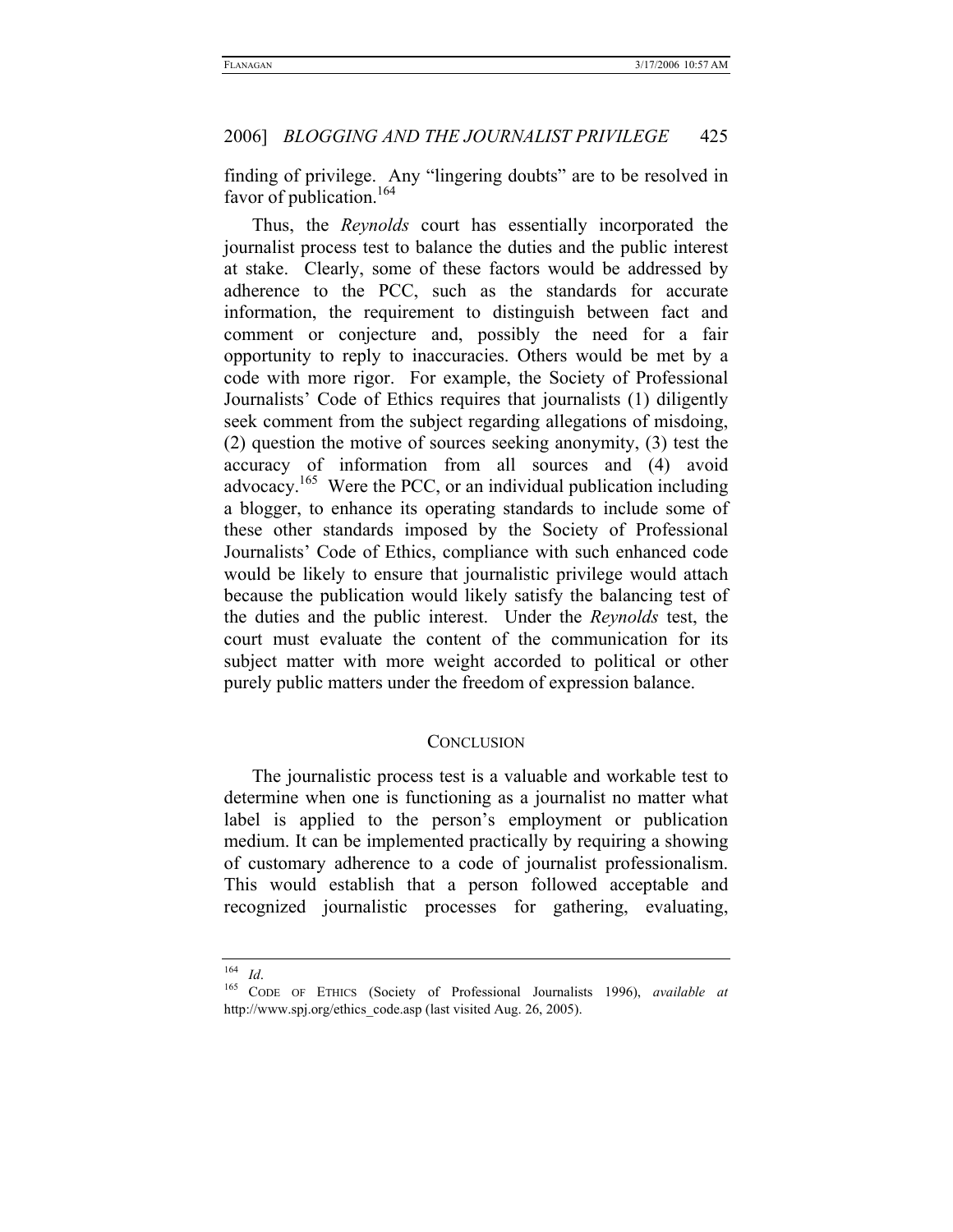validating and publishing information. Professional codes could, therefore, be used as the journalist process test for granting special protections and privileges accorded in the interest of freedom of expression such as those recognized under the U.S. First Amendment and statutory shield laws and common law protections. This is a workable scheme that appears to accommodate varying scopes of protection or privilege,<sup>166</sup> although statutory language might need to be amended to accommodate it. With an absolute privilege, for example, it could serve of itself to verify valid journalist status. Here, as well, a person might be considered to have 'earned' the privilege addressing some views of links to press responsibility. For qualified privileges, the test could be used as a first step together with those other criteria, in statutes or developed by courts, to balance the competing interests. Compliance with objective professional standards evinces considerable intent and procedural steps to ensure that the facts communicated were of greater validity than disinformation and mere rumor and could further assist in the balance. The United Kingdom experience demonstrates this. It has, without enunciating such a test, effectively put a journalist process test into practice in certain statutes and decisions. The DPA scheme uses a publishers' code of professional practice to balance whether according the privilege to limit privacy rights is reasonable. Because neither the DPA nor the qualified defamation privilege are limited to a particular entity, industry or status but rather apply to any 'person', the *de jure* process analysis of the United Kingdom's DPA and the *de facto* process analysis of the English common law privilege in *Reynolds* permit such freedom of expression protections to encompass many types of media outlets, as appropriate. These can include the evolving and more participatory media, such as "blogs," that the Internet and other convergences have and are likely to produce. Such approach in the United Kingdom appears to provide the flexibility to balance the

<sup>&</sup>lt;sup>166</sup> For example, customary adherence to a code of academic integrity could likely serve to identify the non-journalist scholar whose writing these days might be published in blog, an online journal or a traditional publication. *See*, *e.g*., George Washington University, Code of Academic Integrity, available at: http://www.gwu.edu/ ~ntegrity/code.html#repeal.